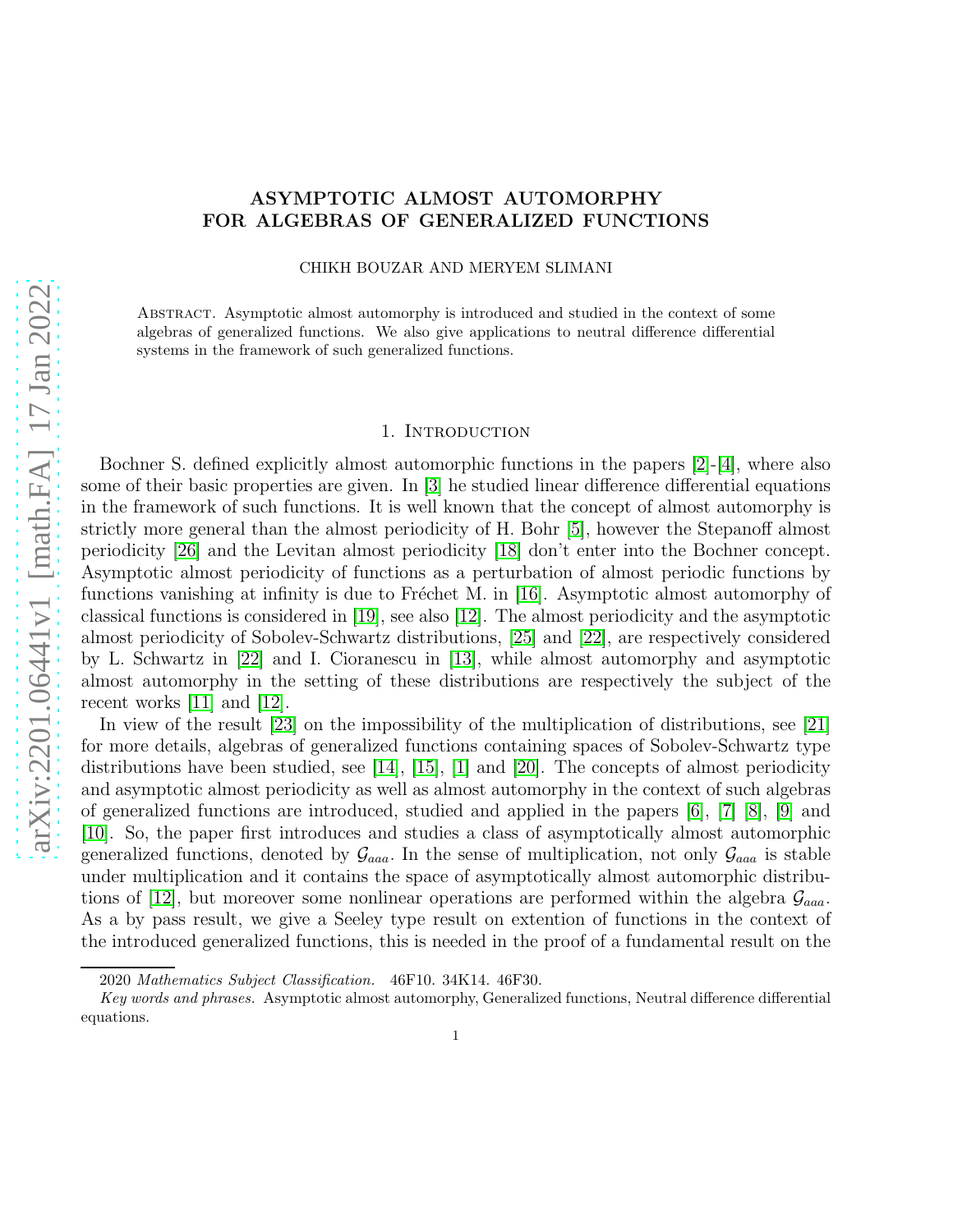uniqueness of decomposition of an asymptotically almost automorphic generalized function. The papers [\[8\]](#page-17-7) and [\[9\]](#page-17-8) can be considered as consequences of this work. The paper aims also, as in [\[16\]](#page-18-2), to lift a Frechet existence result of asymptotically almost automorphic solutions of differential equations to the level of neutral difference differential systems in the framework of  $\mathcal{G}_{aaa}$ .

It is worth noting that the meaning of generalized functions is utilized differently by authors as distributions or ultradistributions, even as hyperfunctions, but in this work by generalized functions we mean in the sense of the works [\[14\]](#page-18-10), [\[15\]](#page-18-11), [\[1\]](#page-17-4) and [\[20\]](#page-18-12).

The paper is organized as follows: section two recalls definitions and some properties of asymptotically almost automorphic functions and asymptotically almost automorphic distributions as in [\[12\]](#page-18-4). Section three introduces asymptotically almost automorphic generalized functions and gives some of their important properties. The study of a Seeley type result on extensions of generalized functions is given in section four. In section six non-linear operations on asymptotically almost automorphic generalized function are studied. The last section is dedicated to linear neutral difference differential systems in the framework of asymptotically almost automorphic generalized functions.

# 2. Asymptotic almost automorphy of functions and distributions

Let  $\mathcal{C}_b$  denotes the space of bounded and continuous complex-valued functions defined on  $\mathbb{R}$ , endowed with the norm  $\|\cdot\|_{L^\infty(\mathbb{R})}$  of uniform convergence on  $\mathbb{R}$ , it is well-known that  $(\mathcal{C}_b, \|\cdot\|_{L^\infty(\mathbb{R})})$ is a Banach algebra.

A complex-valued function q defined and continuous on  $\mathbb R$  is called almost automorphic if for any sequence  $(s_m)_{m \in \mathbb{N}} \subset \mathbb{R}$ , one can extract a subsequence  $(s_{m_k})_k$  such that

$$
\tilde{g}(x) := \lim_{k \to +\infty} g(x + s_{m_k})
$$
 exists for every  $x \in \mathbb{R}$ ,

and

$$
\lim_{k \to +\infty} \tilde{g}\left(x - s_{m_k}\right) = g\left(x\right) \text{ for every } x \in \mathbb{R}.
$$

The space of almost automorphic functions on  $\mathbb R$  is denoted by  $\mathcal{C}_{aa}$ .

The space  $\mathcal{C}_{+,0}$  is the set of all bounded and continuous complex-valued functions defined on R and vanishing at  $+∞$ .

**Definition 1.** We say that a function  $f \in C_b$  is asymptotically almost automorphic, if there exist  $g \in \mathcal{C}_{aa}$  and  $h \in \mathcal{C}_{+,0}$  such that  $f = g + h$  on  $\mathbb{J} := [0, +\infty[$ . The space of asymptotically almost automorphic functions is denoted by  $\mathcal{C}_{aaa}$ .

For a study of asymptotically almost automorphic functions and asymptotically almost automorphic distributions see [\[11\]](#page-18-8) and [\[12\]](#page-18-4) and the references list therein.

Proposition 1. The decomposition of an asymptotically almost automorphic function is unique on J.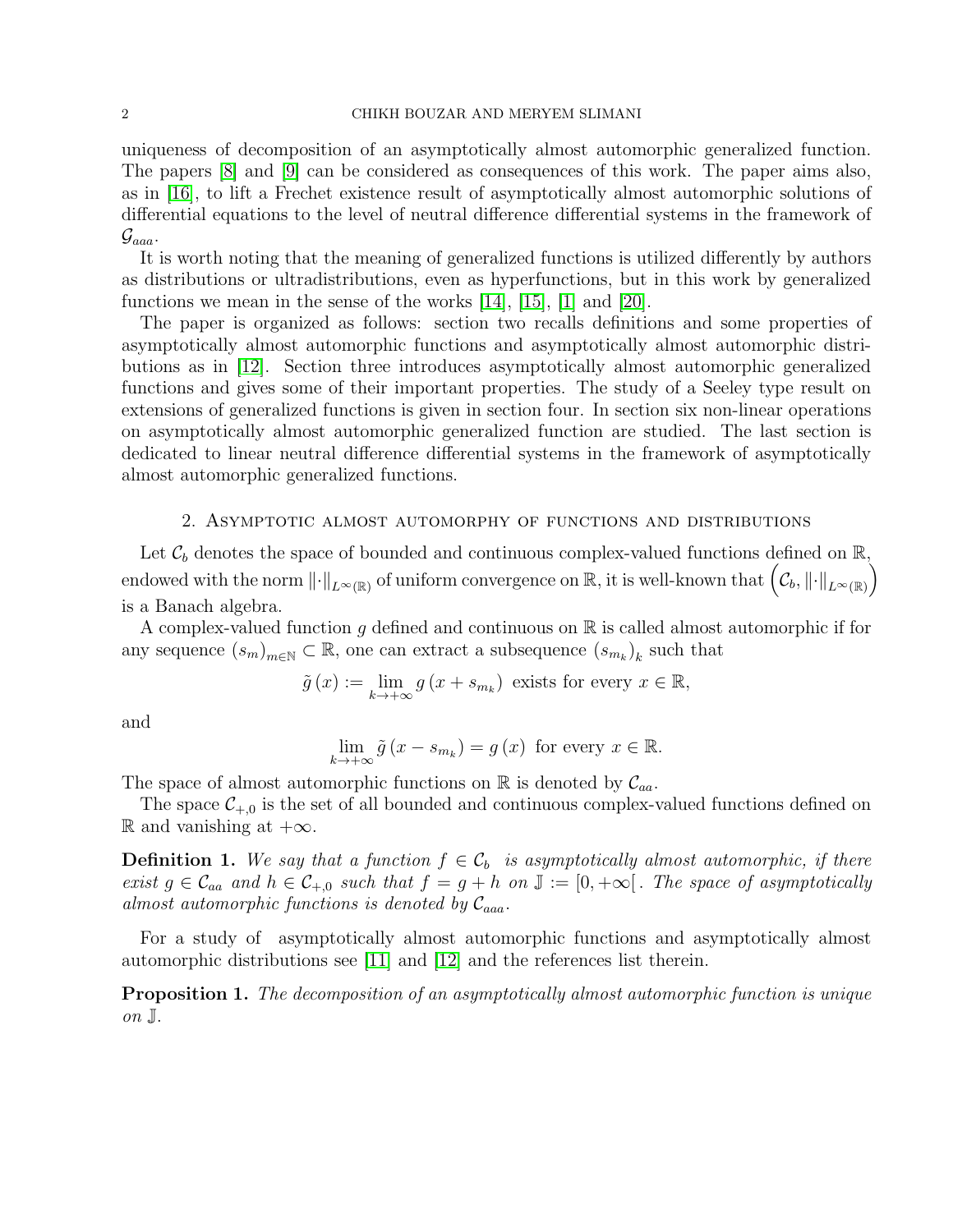Notation 1. If  $f \in \mathcal{C}_{aaa}$  and  $f = g + h$  on  $\mathbb{J}$ , where  $g \in \mathcal{C}_{aa}$  and  $h \in \mathcal{C}_{+,0}$ . Due to the uniqueness of the decomposition of  $f$ , the function  $g$  is said the principal term of  $f$  and the function h the corrective term of f, we denote them respectively by  $f_{aa}$  and  $f_{cor}$ . The notation  $f = (f_{aa} + f_{cor}) \in \mathcal{C}_{aaa}$  means that  $f_{aa} \in \mathcal{C}_{aa}$ ,  $f_{cor} \in \mathcal{C}_{+,0}$  and  $f = f_{aa} + f_{cor}$  on J.

Let  $\mathcal{E}(\mathbb{I})$  be the algebra of space of smooth functions on  $\mathbb{I} = \mathbb{R}$  or  $\mathbb{J}$ , and define the space

$$
\mathcal{D}_{L^p}(\mathbb{I}) := \left\{ \varphi \in \mathcal{E}(\mathbb{I}) : \forall j \in \mathbb{Z}_+, \varphi^{(j)} \in L^p(\mathbb{I}) \right\}, p \in [1, +\infty],
$$

that we endow with the topology defined by the family of semi-norms

$$
|\varphi|_{k,p,{\mathbb{I}}} \> := \sum_{j\leq k} \big\| \varphi^{(j)} \big\|_{L^p({\mathbb{I}})} \>\>, k\in {\mathbb{Z}}_+.
$$

So,  $\mathcal{D}_{L^p}(\mathbb{I})$  is a Fréchet subalgebra of  $\mathcal{E}(\mathbb{I})$ . Denote  $\mathcal{B}(\mathbb{I}) := \mathcal{D}_{L^{\infty}}(\mathbb{I})$ .

**Remark 1.** We have  $\lim_{x\to 0} \varphi^{(j)}(0)$  exists for every  $j \in \mathbb{Z}_+$  when  $\varphi \in \mathcal{D}_{L^p}(\mathbb{J})$ .

The space of smooth almost automorphic functions  $\mathcal{B}_{aa}$  and smooth asymptotically almost automorphic functions  $\mathcal{B}_{aaa}$  are defined respectively by

$$
\mathcal{B}_{aa} := \{ \varphi \in \mathcal{E}(\mathbb{R}) : \forall j \in \mathbb{Z}_+, \varphi^{(j)} \in \mathcal{C}_{aa} \}.
$$
  

$$
\mathcal{B}_{aaa} := \{ \varphi \in \mathcal{E}(\mathbb{R}) : \ \forall j \in \mathbb{Z}_+, \ \varphi^{(j)} \in \mathcal{C}_{aaa} \}.
$$

We endow  $\mathcal{B}_{aa}$  and  $\mathcal{B}_{aaa}$  with the topology induced by  $\mathcal{B} := \mathcal{D}_{L^{\infty}}(\mathbb{R})$ .

**Proposition 2.** (1) The space  $\mathcal{B}_{aaa}$  is a Fréchet subalgebra of B stable by translation. (2)  $\mathcal{B}_{aaa} \times \mathcal{B}_{aa} \subset \mathcal{B}_{aaa}.$ (3)  $\mathcal{B}_{aaa} * L^1 \subset \mathcal{B}_{aaa}.$ 

The space of  $L^p$ -distributions,  $p \in [1, +\infty]$ , denoted by  $\mathcal{D}'_{L^p}(\mathbb{R})$ , is the topological dual of  $\mathcal{D}_{L^{q}}(\mathbb{R})$ , where  $\frac{1}{p}+\frac{1}{q}$  $\frac{1}{q} = 1$ . Let  $\dot{\mathcal{B}}$  be the closure in  $\mathcal{B}$  of the space  $\mathcal{D} \subset \mathcal{E}(\mathbb{R})$  of functions with compact support. The topological dual of  $\dot{\mathcal{B}}$  is denoted by  $\mathcal{D}'_{L^1}(\mathbb{R})$ . The space of bounded distributions  $\mathcal{D}'_{L^{\infty}}(\mathbb{R})$  is denoted by  $\mathcal{B}'$ .

**Definition 2.** The space of almost automorphic distributions, denoted by  $\mathcal{B}'_{aa}$ , is the space of  $T \in \mathcal{B}'$  satisfying one of the following equivalent statements

- (1)  $T * \varphi \in \mathcal{C}_{aa}, \forall \varphi \in \mathcal{D}.$
- (2)  $\exists k \in \mathbb{Z}_+$  and  $g_j \in \mathcal{C}_{aa}$ ,  $0 \leq j \leq k$ , such that  $T = \sum_{i=1}^{k}$  $j=0$  $g^{(j)}_i$ j .

The space of bounded distributions vanishing at infinity, denoted by  $\mathcal{B}'_{+,0}$ , is the space of  $Q \in \mathcal{B}'$  satisfying

$$
\lim_{\omega \to +\infty} \langle \tau_{\omega} Q, \varphi \rangle := \lim_{\omega \to +\infty} \langle Q, \tau_{-\omega} \varphi \rangle = 0, \ \forall \varphi \in \mathcal{D},
$$

where  $\tau_{\omega}\varphi(\cdot) := \varphi(\cdot + \omega), \omega \in \mathbb{R}$ .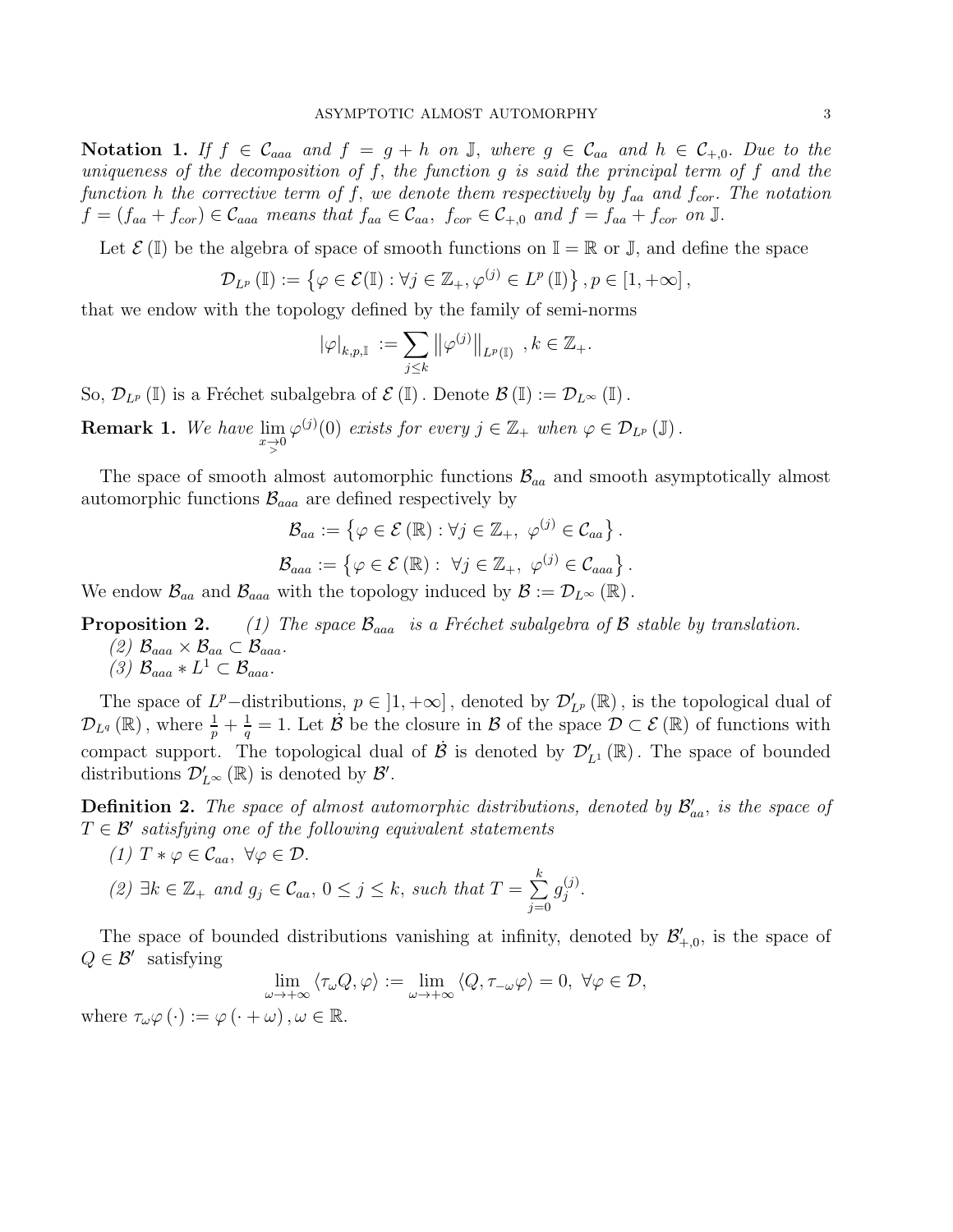**Theorem 1.** The space of asymptotically almost automorphic distributions, denoted by  $\mathcal{B}'_{aaa}$ , is the space of  $T \in \mathcal{B}'$  satisfying one of the following equivalent statements

(1)  $\exists P \in \mathcal{B}'_{aa}, \exists Q \in \mathcal{B}'_{+,0}$  such that  $T = P + Q$  on  $\mathbb{J}$ . (2)  $T * \varphi \in \mathcal{C}_{aaa}$ ,  $\forall \varphi \in \mathcal{D}$ . (3)  $\exists k \in \mathbb{Z}_+$  and  $f_j \in \mathcal{C}_{aaa}$ ,  $0 \leq j \leq k$ , such that  $T = \sum_{i=1}^{k}$  $j=0$  $f_i^{(j)}$ j .  $(4) \exists (\theta_m)_{m \in \mathbb{N}} \subset \mathcal{B}_{aaa} \text{ such that } \lim_{m \to +\infty} \theta_m = T \text{ in } \mathcal{B}'.$ 

Notation 2. If  $T \in \mathcal{B}'_{aaa}$  and  $T = P + Q$  on  $\mathbb{J}$ , since this decomposition is unique by ([\[12\]](#page-18-4), Proposition 12), the distribution  $P$  is called the principal term of  $T$ , the distribution  $Q$  is called the corrective term of T, we denote them respectively  $T_{aa}$  and  $T_{cor}$ . This is summarized by the notation  $T = (T_{aa} + T_{cor}) \in \mathcal{B}_{aaa}'.$ 

# 3. Asymptotically almost automorphic generalized functions

We introduce and study an algebra of asymptotically almost automorphic generalized functions.

Let 
$$
I := ]0, 1]
$$
,  $(u_{\varepsilon})_{\varepsilon} \in (\mathcal{D}_{L^p}(\mathbb{I}))^I$ ,  $p \in [1, +\infty]$ ,  $m \in \mathbb{Z}$  and  $k \in \mathbb{Z}_+$ , then the notation  $|u_{\varepsilon}|_{k,p,\mathbb{I}} = O(\varepsilon^m)$ ,  $\varepsilon \to 0$ .  $\Leftrightarrow \exists c > 0, \exists \varepsilon_0 \in I$ ,  $\forall \varepsilon < \varepsilon_0$ ,  $|u_{\varepsilon}|_{k,p,\mathbb{I}} \le c\varepsilon^m$ .

Definition 3. The algebra of asymptotically almost automorphic generalized functions is denoted and defined as the quotient algebra

$$
\mathcal{G}_{aaa}:=\frac{\mathcal{M}_{aaa}}{\mathcal{N}_{aaa}},
$$

where the space of moderate elements is denoted and defined by

$$
\mathcal{M}_{aaa} := \left\{ (u_{\varepsilon})_{\varepsilon} \in (\mathcal{B}_{aaa})^I : \forall k \in \mathbb{Z}_+, \exists m \in \mathbb{Z}_+, \ |u_{\varepsilon}|_{k,\infty,\mathbb{R}} = O\left(\varepsilon^{-m}\right), \ \varepsilon \to 0 \right\},\
$$

and the space of null elements by

$$
\mathcal{N}_{aaa} := \left\{ (u_{\varepsilon})_{\varepsilon} \in (\mathcal{B}_{aaa})^I : \forall k \in \mathbb{Z}_+, \forall m \in \mathbb{Z}_+, \ |u_{\varepsilon}|_{k,\infty,\mathbb{R}} = O(\varepsilon^m), \ \varepsilon \to 0 \right\}.
$$

**Example 1.** We have  $\mathcal{G}_{aap} \subsetneq \mathcal{G}_{aaa}$ , where  $\mathcal{G}_{aap}$  is the algebra of asymptotically almost periodic generalized functions of [\[8\]](#page-17-7).

Some properties of  $\mathcal{M}_{aaa}$  and  $\mathcal{N}_{aaa}$  are given in the following results.

**Proposition 3.** (1) We have the null characterization of  $\mathcal{N}_{aaa}$ , i.e.

$$
\mathcal{N}_{aaa}=\left\{\left(u_{\varepsilon}\right)_{\varepsilon}\in\mathcal{M}_{aaa}: \forall m\in\mathbb{Z}_+,\ \left|u_{\varepsilon}\right|_{0,\infty,\mathbb{R}}=O\left(\varepsilon^m\right), \varepsilon\to 0\right\}
$$

- (2) The space  $\mathcal{M}_{aaa}$  is an algebra stable under translation and derivation.
- (3) The space  $\mathcal{N}_{aaa}$  is an ideal of  $\mathcal{M}_{aaa}$ .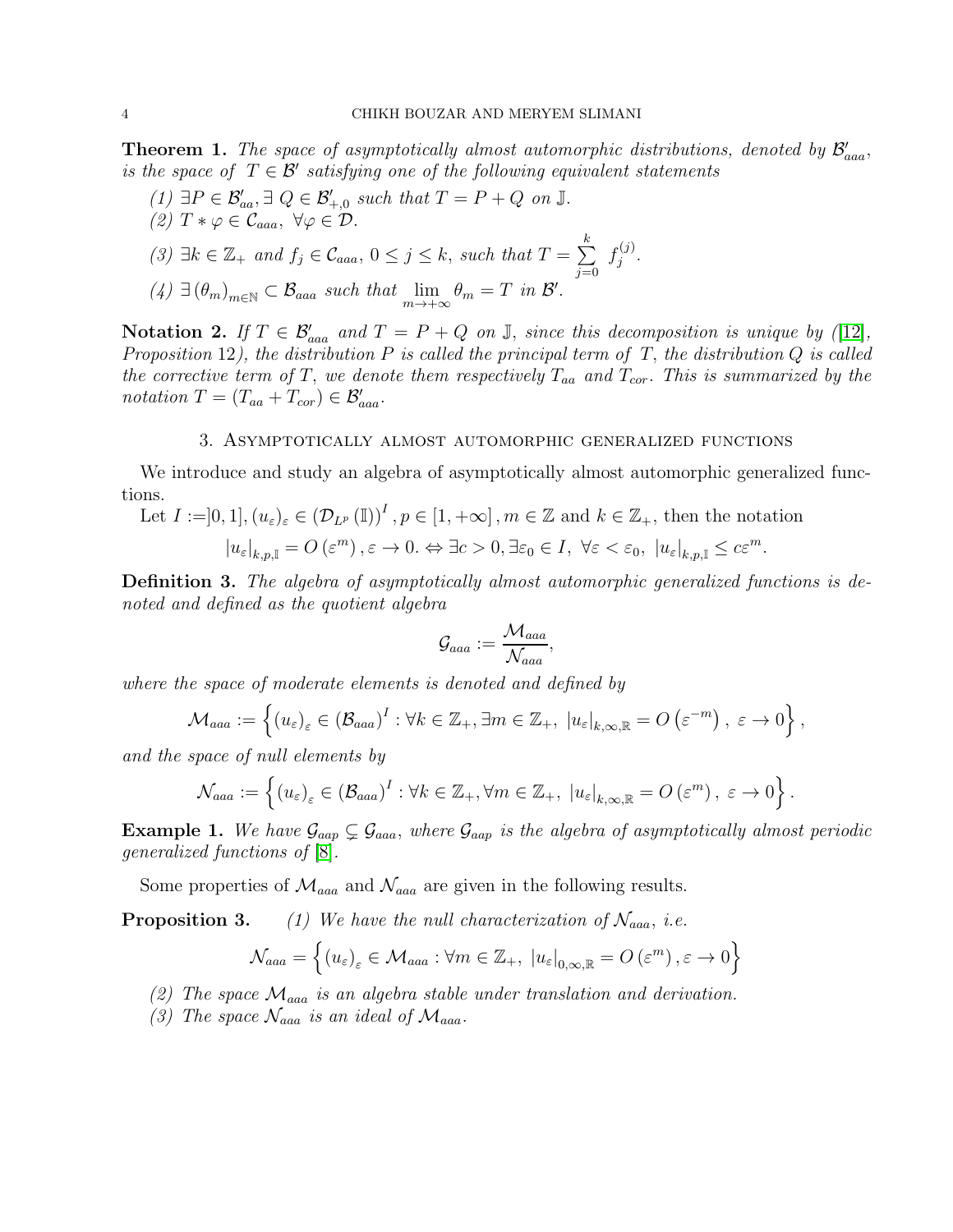*Proof.* (1) The proof is based on the following Landau-Kolmogorov inequality

$$
||f^{(p)}||_{L^{\infty}(\mathbb{R})} \leq 2\pi ||f||_{L^{\infty}(\mathbb{R})}^{1-\frac{p}{n}} ||f^{(n)}||_{L^{\infty}(\mathbb{R})}^{\frac{p}{n}},
$$

where  $0 < p < n \in \mathbb{Z}_+$  and f is of class  $\mathcal{C}^n(\mathbb{R})$ . Let  $(u_{\varepsilon})_{\varepsilon} \in \mathcal{M}_{aaa}$ , i.e.

(3.1) 
$$
\forall k \in \mathbb{Z}_+, \ \exists m \in \mathbb{Z}_+, \ \exists c > 0, \ \exists \varepsilon_1 \in I, \ \forall \varepsilon < \varepsilon_1, \ |u_{\varepsilon}|_{k, \infty, \mathbb{R}} \le c \varepsilon^{-m},
$$

<span id="page-4-0"></span>and it satisfies the estimate of order zero, i.e.

(3.2) 
$$
\forall m_2 \in \mathbb{Z}_+, \ \exists c_2 > 0, \ \exists \varepsilon_2 \in I, \ \forall \varepsilon < \varepsilon_2, \ |u_{\varepsilon}|_{0,\infty,\mathbb{R}} \le c_2 \varepsilon^{m_2}.
$$

The Landau-Kolmogorov inequality for  $p = j$ ,  $n = 2j$ ,  $(3.1)$  and  $(3.2)$  give  $\forall k \in \mathbb{Z}_+$ ,

<span id="page-4-1"></span>
$$
\begin{array}{lcl} |u_{\varepsilon}|_{k,\infty,\mathbb{R}} & \leq & \sum_{j\leq k} 2\pi \left\| u_{\varepsilon} \right\|_{L^{\infty}(\mathbb{R})}^{1-\frac{1}{2}} \left\| u_{\varepsilon}^{(2j)} \right\|_{L^{\infty}(\mathbb{R})}^{\frac{1}{2}}, \\ \\ & \leq & 2\pi \left( \left| u_{\varepsilon} \right|_{0,\infty,\mathbb{R}} \right)^{\frac{1}{2}} \sum_{l\leq 2k} \left\| u_{\varepsilon}^{(l)} \right\|_{L^{\infty}(\mathbb{R})}^{\frac{1}{2}}, \\ \\ & \leq & 2\pi c^{\frac{1}{2}} c_{2}^{\frac{1}{2}} \varepsilon^{\frac{-m}{2}} \varepsilon^{\frac{m_{2}}{2}}. \end{array}
$$

Taking  $m_2 \in \mathbb{Z}_+$  such that  $m_0 = 2\left(-\frac{m}{2} + \frac{m_2}{2}\right)$  $(\frac{n_2}{2}) \in \mathbb{Z}_+$ , then we obtain  $\forall k \in \mathbb{Z}_+$ ,  $\forall m_0 \in$  $\mathbb{Z}_+$ ,  $\exists c = 2\pi c^{\frac{1}{2}}c_2^{\frac{1}{2}} > 0$ ,  $\exists \varepsilon_0 = \inf (\varepsilon_1, \varepsilon_2) \in I$ ,  $\forall \varepsilon < \varepsilon_0$ ,  $|u_{\varepsilon}|_{k,\infty,\mathbb{R}} \le c\varepsilon^{m_0}$ . Which gives  $(u_{\varepsilon})_{\varepsilon} \in \mathcal{N}_{aaa}.$ 

(2) The stability under translation and derivation of the space  $\mathcal{M}_{aaa}$  is obvious. Let  $(u_{\varepsilon})_{\varepsilon}, (v_{\varepsilon})_{\varepsilon} \in \mathcal{M}_{aaaa}$ , i.e. they satisfy  $(3.1)$  and for  $j \in \mathbb{Z}_{+}$ ,

,

$$
\left\| (u_{\varepsilon}v_{\varepsilon})^{(j)} \right\|_{L^{\infty}(\mathbb{R})} \leq \sum_{i \leq j} \frac{j!}{i!(j-i)!} \left\| u_{\varepsilon}^{(i)} \right\|_{L^{\infty}(\mathbb{R})} \left\| v_{\varepsilon}^{(j-i)} \right\|_{L^{\infty}(\mathbb{R})}
$$
  

$$
\leq |u_{\varepsilon}|_{j,\infty,\mathbb{R}} |v_{\varepsilon}|_{j,\infty,\mathbb{R}} \sum_{i \leq j} \frac{j!}{i!(j-i)!},
$$
  

$$
\leq 2^{j}c_{1}c_{2}\varepsilon^{-m_{1}}\varepsilon^{-m_{2}},
$$

consequently,  $\forall k \in \mathbb{Z}_+$ ,  $\exists m = (m_1 + m_2) \in \mathbb{Z}_+$ ,  $|u_{\varepsilon}v_{\varepsilon}|_{k,\infty,\mathbb{R}} = O(\varepsilon^{-m})$ ,  $\varepsilon \to 0$ . Which shows that  $(u_{\varepsilon}v_{\varepsilon})_{\varepsilon} \in \mathcal{M}_{aaa}$ .

(3) Let  $(v_{\varepsilon})_{\varepsilon} \in \mathcal{M}_{aaa}$  and  $(u_{\varepsilon})_{\varepsilon} \in \mathcal{N}_{aaa}$ , i.e.  $(v_{\varepsilon})_{\varepsilon}$  satisfies  $(3.1)$  and  $(u_{\varepsilon})_{\varepsilon}$  satisfies

$$
3.3)
$$

(3.3) 
$$
\forall k \in \mathbb{Z}_+, \ \forall m' \in \mathbb{Z}_+, \ \exists c' > 0, \ \exists \varepsilon'_1 \in I, \ \forall \varepsilon < \varepsilon'_1, \ |u_{\varepsilon}|_{k,\infty,\mathbb{R}} \le c' \varepsilon^{m'}.
$$

Since the family of the norms  $|\cdot|_{k,\infty,\mathbb{R}}$  is compatible with the algebraic structure of  $\mathcal{B},$ i.e.  $\forall k \in \mathbb{Z}_+, \exists c_k > 0$  such that

$$
|u_{\varepsilon}v_{\varepsilon}|_{k,\infty,\mathbb{R}} \leq c_k |u_{\varepsilon}|_{k,\infty,\mathbb{R}} |v_{\varepsilon}|_{k,\infty,\mathbb{R}} \leq c_k c c^{'} \varepsilon^{-m} \varepsilon^{m'}.
$$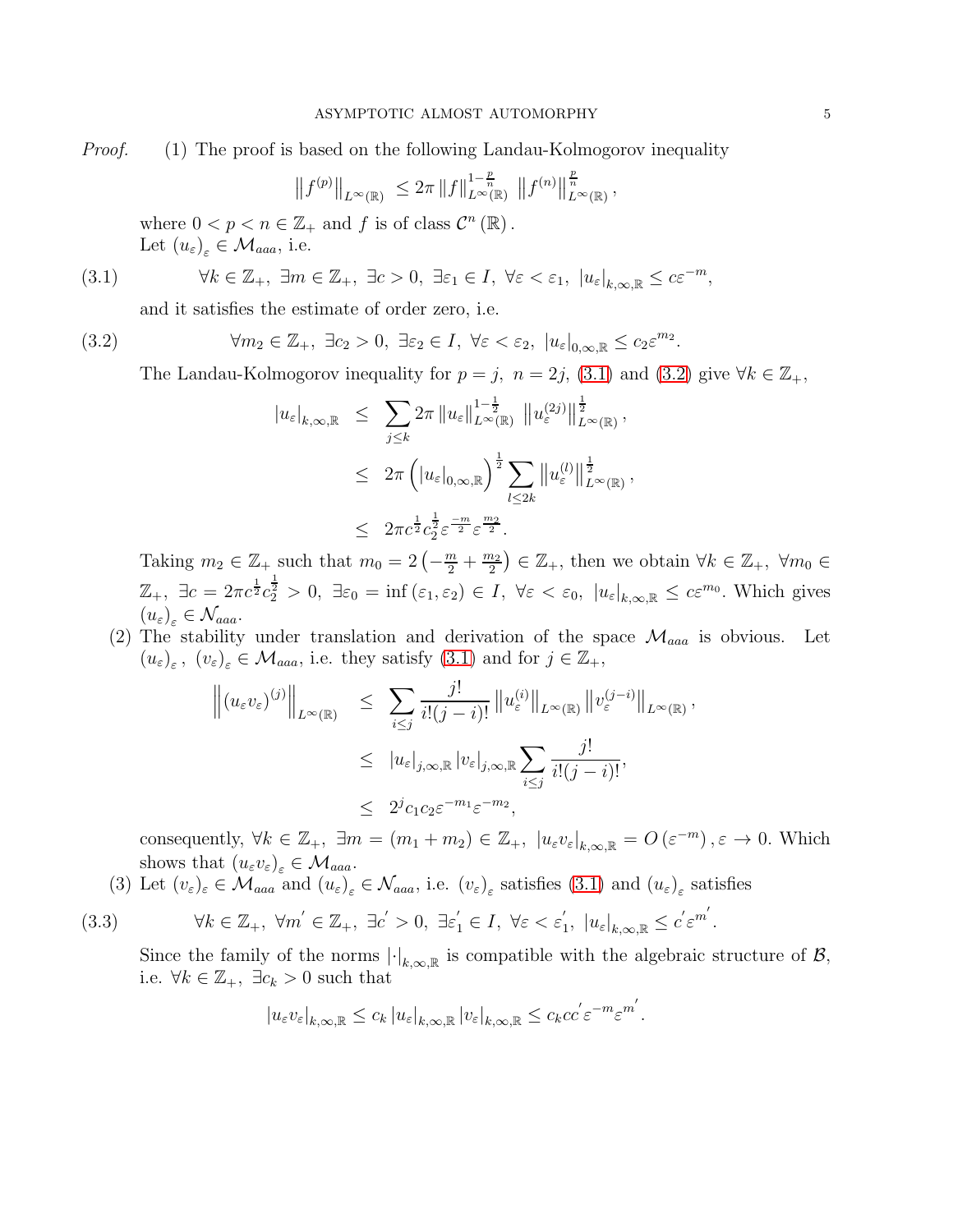Take  $m' \in \mathbb{Z}_+$  such that  $m_0 = (-m+m') \in \mathbb{Z}_+$ , so we obtain  $\forall k \in \mathbb{Z}_+$ ,  $\forall m_0 \in \mathbb{Z}_+$  $\mathbb{Z}_+$ ,  $\exists C = c_k c c' > 0$ ,  $\exists \varepsilon_0 = \inf \left( \varepsilon_1, \varepsilon_1' \right)$  $\mathcal{L}_1$   $\in I$ ,  $\forall \varepsilon < \varepsilon_0$ ,  $|u_{\varepsilon}v_{\varepsilon}|_{k,\infty,\mathbb{R}} \leq C\varepsilon^{m_0}$ , which implies  $(u_{\varepsilon}v_{\varepsilon})_{\varepsilon}\in\mathcal{N}_{aaa}.$ 

 $\Box$ 

Let  $\rho \in \mathcal{S}$  such that  $\int$ R  $\rho(x) dx = 1$  and  $\int$ R  $x^k \rho(x) dx = 0, \forall k \in \mathbb{N}.$  Set  $\rho_{\varepsilon}(\cdot) := \frac{1}{\varepsilon}$  $\rho\left(\frac{1}{\varepsilon}\right)$  $\frac{\cdot}{\varepsilon}$ ,  $\varepsilon > 0$ . Define the following maps

$$
\begin{array}{ccc}\n\iota_{aaa} : & \mathcal{B}'_{aaa} & \longrightarrow & \mathcal{G}_{aaa} \\
T & \longmapsto & (T * \rho_{\varepsilon})_{\varepsilon} + \mathcal{N}_{aaa} \\
\sigma_{aaa} : & \mathcal{B}_{aaa} & \longrightarrow & \mathcal{G}_{aaa} \\
f & \longmapsto & (f)_{\varepsilon} + \mathcal{N}_{aaa} \\
\gamma_{aaa} : & \mathcal{B}_{aaa} & \longrightarrow & \mathcal{B}'_{aaa} \\
f & \longmapsto & f\n\end{array}
$$

Proposition 4. The following diagram of linear embeddings

$$
\mathcal{B}_{aaa} \xrightarrow{\gamma_{aaa}} \mathcal{B}'_{aaaa}
$$
  

$$
\sigma_{aaa} \searrow \qquad \downarrow \qquad \downarrow a_{aaa}
$$
  

$$
\mathcal{G}_{aaa}
$$

is commutative.

*Proof.* For  $f \in \mathcal{B}_{aaa}$ , we have  $\gamma_{aaa}(f) \in \mathcal{B}_{aaa} \subset \mathcal{C}_{aaa}$ . We conclude from ([\[12\]](#page-18-4), Example 3 – (1)) that  $\gamma_{aaa}(f) \in \mathcal{B}_{aaa}'$ . Let  $T \in \mathcal{B}_{aaa}'$ , by the characterization of an asymptotically almost automorphic distribution  $\exists (f_i)_{i \leq m} \subset \mathcal{C}_{aaa}$  such that  $T = \sum$ i≤m  $f_i^{(i)}$  $i^{(i)}$ . If  $j \in \mathbb{Z}_+,$ 

$$
\left| (T * \rho_{\varepsilon})^{(j)}(x) \right| \leq \sum_{i \leq m} \frac{1}{\varepsilon^{i+j}} \int_{\mathbb{R}} \left| f_i(x - \varepsilon y) \rho^{(i+j)}(y) \right| dy,
$$
  

$$
\leq \sum_{i \leq m} \frac{1}{\varepsilon^{i+j}} \| f_i \|_{L^{\infty}(\mathbb{R})} \int_{\mathbb{R}} \left| \rho^{(i+j)}(y) \right| dy,
$$

consequently, there exists  $c_{m,j} > 0$  such that

$$
\left\| (T * \rho_{\varepsilon})^{(j)} \right\|_{L^{\infty}(\mathbb{R})} \le \frac{c_{m,j}}{\varepsilon^{m+j}},
$$

hence,  $\forall k \in \mathbb{Z}_+, \exists m_1 \in \mathbb{Z}_+,$ 

$$
|T * \rho_{\varepsilon}|_{k,\infty,\mathbb{R}} = O\left(\varepsilon^{-m_1}\right), \ \varepsilon \to 0,
$$

which gives that  $(T * \rho_{\varepsilon})_{\varepsilon} \in M_{aaa}$ . The linearity of  $\iota_{aaa}$  results from the fact that the convolution is linear. If  $(T * \rho_{\varepsilon})_{\varepsilon} \in \mathcal{N}_{aaa}$ , then

<span id="page-5-0"></span>(3.4) 
$$
\forall m' \in \mathbb{Z}_+, \exists c' > 0, \exists \varepsilon_1' \in I, \forall \varepsilon < \varepsilon_1', \|T * \rho_{\varepsilon}\|_{L^{\infty}(\mathbb{R})} \leq c' \varepsilon^{m'}.
$$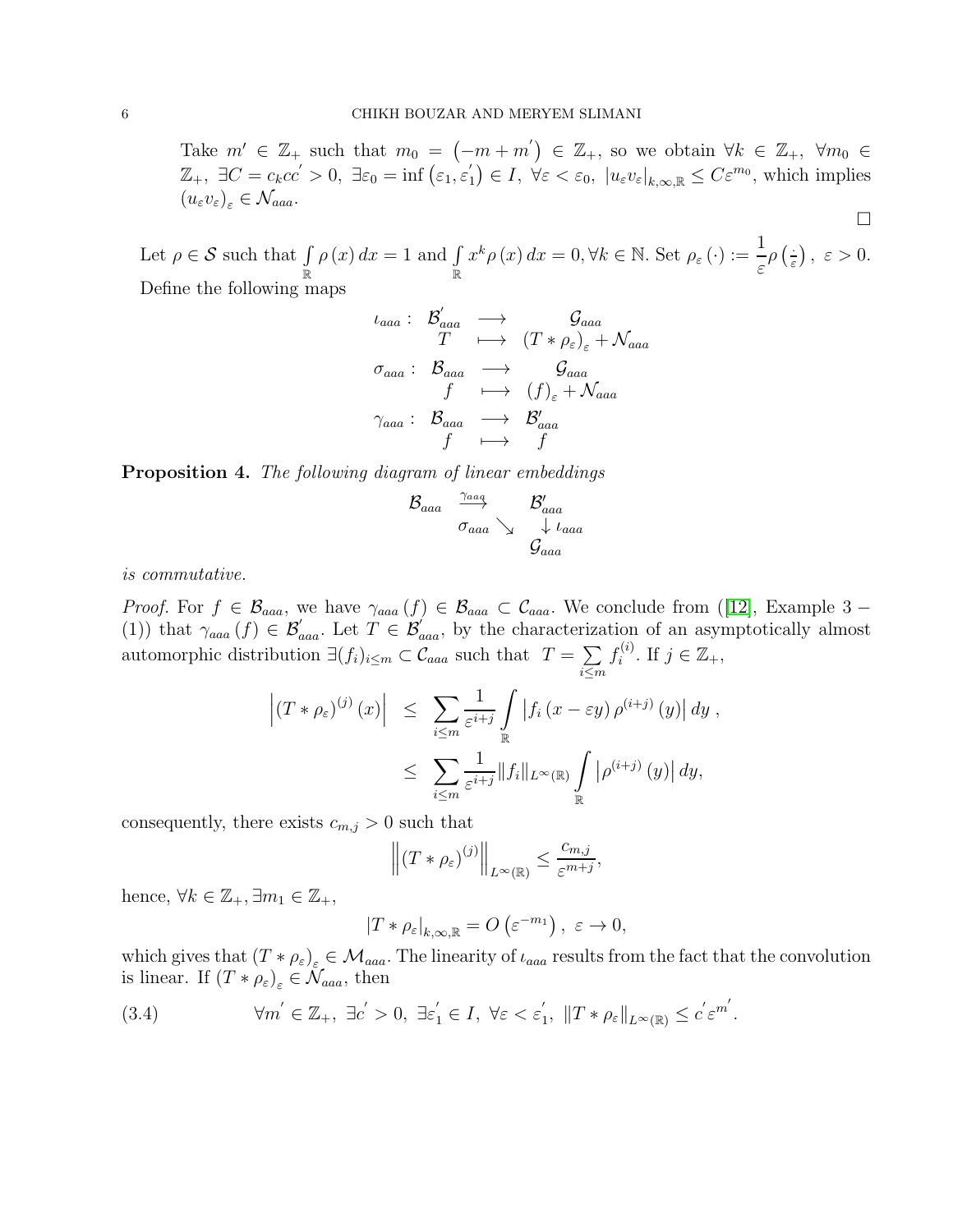Due to regularization we have

$$
\langle T, \psi \rangle = \lim_{\varepsilon \to 0} \int \left( T * \rho_{\varepsilon} \right) (x) \psi (x) dx, \psi \in \mathcal{D}_{L^{1}} (\mathbb{R}).
$$

From [\(3.4\)](#page-5-0), it holds  $\forall m' \in \mathbb{Z}_+$ ,  $\exists c' > 0$ ,  $\exists \varepsilon_1' \in I$ ,  $\forall \varepsilon < \varepsilon_1'$  $_{1}^{\prime},$ 

$$
\left| \int (T * \rho_{\varepsilon})(x) \psi(x) dx \right| \leq ||\psi||_{L^{1}(\mathbb{R})} c' \varepsilon^{m'},
$$

consequently, when  $\varepsilon \to 0$  we obtain  $\langle T, \psi \rangle = 0$ ,  $\forall \psi \in \mathcal{D}_{L^1}(\mathbb{R})$ , therefore  $\iota_{aaa}$  is injective. Finally,

$$
\begin{array}{rcl}\n\iota_{aaa} (T^{(j)}) & = & (T^{(j)} \ast \rho_{\varepsilon})_{\varepsilon} + \mathcal{N}_{aaa} \\
& = & (T \ast \rho_{\varepsilon})_{\varepsilon}^{(j)} + \mathcal{N}_{aaa} = (\iota_{aaa}(T))^{(j)}, \ \forall j \in \mathbb{Z}_{+},\n\end{array}
$$

i.e. the embedding  $\iota_{aaa}$  commutes with derivatives.

Let  $f \in \mathcal{B}_{aaa}$ , we have to show that  $(f * \rho_{\varepsilon} - f)_{\varepsilon} \in \mathcal{N}_{aaa}$ . By Taylor's formula, for  $\theta \in ]0,1[$ and  $m \in \mathbb{N}$ , we set for  $j \in \mathbb{Z}_+$ , that  $(f^{(j)} * \rho_{\varepsilon} - f^{(j)})$   $(x)$  equals

$$
\int_{\mathbb{R}} \sum_{l=1}^{m-1} \frac{\left(-\varepsilon y\right)^l}{l!} f^{(l+j)}\left(x\right) \rho\left(y\right) dy + \int_{\mathbb{R}} \frac{\left(-\varepsilon y\right)^m}{m!} f^{(m+j)}\left(x - \theta \varepsilon y\right) \rho\left(y\right) dy,
$$

and then

$$
\|f^{(j)} * \rho_{\varepsilon} - f^{(j)}\|_{L^{\infty}(\mathbb{R})} \leq \frac{\varepsilon^m}{m!} \sup_{x \in \mathbb{R}} \int_{\mathbb{R}} |(-y)^m| |f^{(m+j)} (x - \theta \varepsilon y)| |\rho (y)| dy,
$$
  

$$
\leq \frac{\varepsilon^m}{m!} \|f^{(m+j)}\|_{L^{\infty}(\mathbb{R})} \|y^m \rho\|_{L^1(\mathbb{R})}.
$$

Hence,  $\forall k \in \mathbb{Z}_+, \forall m \in \mathbb{N},$ 

$$
|f * \rho_{\varepsilon} - f|_{k,\infty,\mathbb{R}} \leq \frac{\varepsilon^m}{m!} |f|_{m+k,\infty,\mathbb{R}} \|y^m \rho\|_{L^1(\mathbb{R})},
$$

which means that  $(f * \rho_{\varepsilon} - f)_{\varepsilon} \in \mathcal{N}_{aaa}$ .

Recall the algebra of almost automorphic generalized functions, see [\[10\]](#page-18-13), denoted and defined by

$$
\mathcal{G}_{aa}:=\frac{\mathcal{M}_{aa}}{\mathcal{N}_{aa}},
$$

where

$$
\mathcal{M}_{aa} := \left\{ (u_{\varepsilon})_{\varepsilon} \in (\mathcal{B}_{aa})^I : \forall k \in \mathbb{Z}_+, \exists m \in \mathbb{Z}_+, \ |u_{\varepsilon}|_{k,\infty,\mathbb{R}} = O\left(\varepsilon^{-m}\right), \ \varepsilon \to 0 \right\}.
$$
  

$$
\mathcal{N}_{aa} := \left\{ (u_{\varepsilon})_{\varepsilon} \in (\mathcal{B}_{aa})^I : \forall k \in \mathbb{Z}_+, \forall m \in \mathbb{Z}_+, \ |u_{\varepsilon}|_{k,\infty,\mathbb{R}} = O\left(\varepsilon^m\right), \ \varepsilon \to 0 \right\}.
$$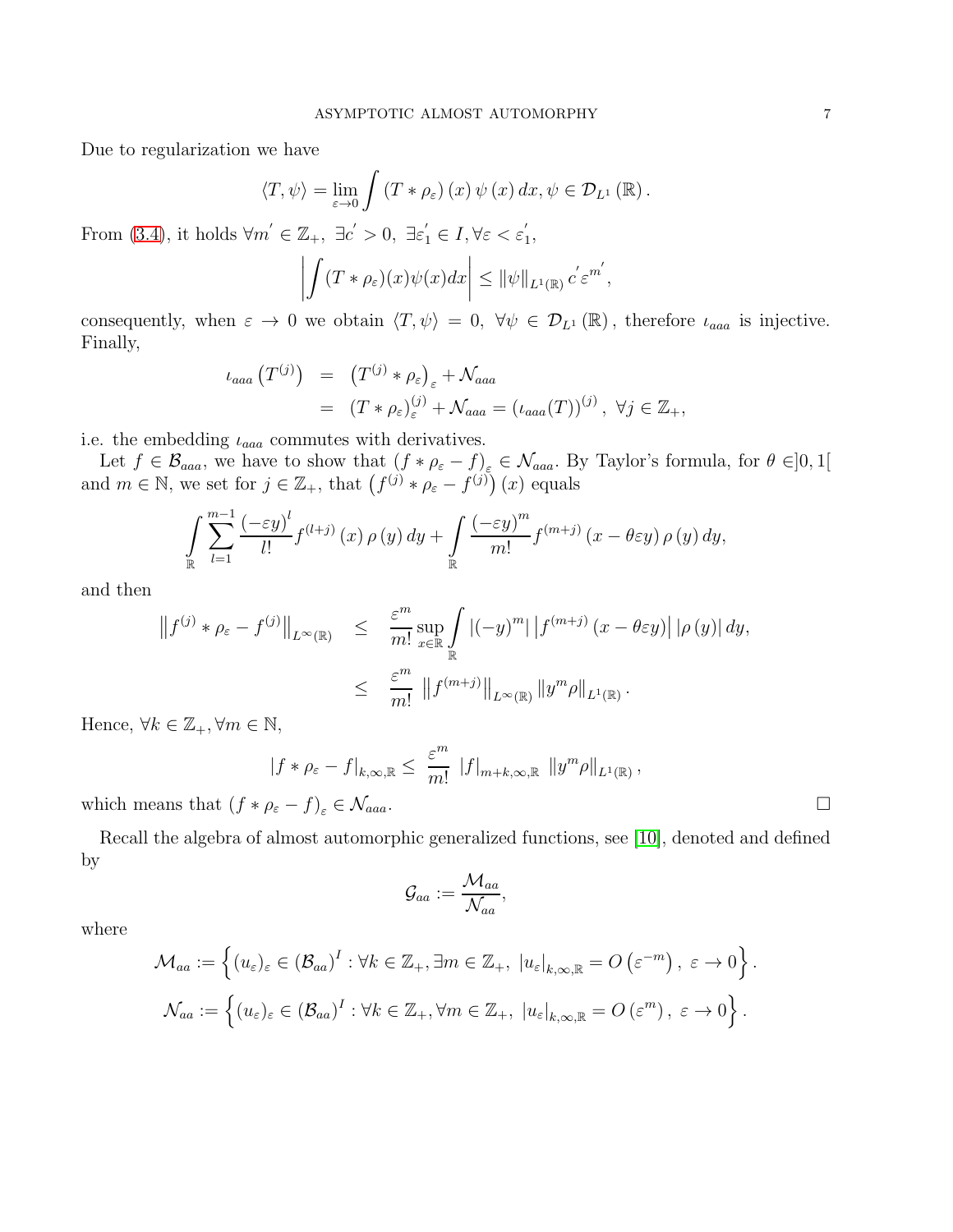The algebra of  $L^p$ -generalized functions on I,  $1 \leq p \leq +\infty$ , see [\[17\]](#page-18-14), is defined as the quotient algebra

$$
\mathcal{G}_{L^p}\left({\Bbb I}\right):=\frac{\mathcal{M}_{L^p}\left({\Bbb I}\right)}{\mathcal{N}_{L^p}\left({\Bbb I}\right)},
$$

where

$$
\mathcal{M}_{L^{p}}\left(\mathbb{I}\right) := \left\{(u_{\varepsilon})_{\varepsilon} \in \left(\mathcal{D}_{L^{p}}\left(\mathbb{I}\right)\right)^{I} : \forall k \in \mathbb{Z}_{+}, \exists m > 0, \ |u_{\varepsilon}|_{k,p,\mathbb{I}} = O\left(\varepsilon^{-m}\right), \ \varepsilon \to 0\right\}.
$$

$$
\mathcal{N}_{L^{p}}\left(\mathbb{I}\right) := \left\{(u_{\varepsilon})_{\varepsilon} \in \left(\mathcal{D}_{L^{p}}\left(\mathbb{I}\right)\right)^{I} : \forall k \in \mathbb{Z}_{+}, \forall m > 0, \ |u_{\varepsilon}|_{k,p,\mathbb{I}} = O\left(\varepsilon^{m}\right), \ \varepsilon \to 0\right\}.
$$

Notation 3. Denote  $\mathcal{G}_{L^{\infty}}(\mathbb{I}) := \mathcal{G}_{\mathcal{B}}(\mathbb{I}), \mathcal{G}_{\mathcal{B}} := \mathcal{G}_{\mathcal{B}}(\mathbb{R})$  and  $\mathcal{G}_{L^1} := \mathcal{G}_{L^1}(\mathbb{R})$ .

For  $\omega \in \mathbb{R}$ , the translate  $\tau_{\omega} \tilde{u}$  of  $\tilde{u} = [(u_{\varepsilon})_{\varepsilon}] \in \mathcal{G}_{\mathcal{B}}$  is defined by

$$
\tau_\omega \widetilde{u} := \left[ \left( \tau_\omega u_\varepsilon \right)_\varepsilon \right].
$$

For  $j \in \mathbb{Z}_+$ , the derivation  $\widetilde{u}^{(j)}$  of  $\widetilde{u}$  is defined by

$$
\widetilde{\boldsymbol{u}}^{^{(j)}} := \left[ \left( \boldsymbol{u}_\varepsilon^{^{(j)}} \right)_\varepsilon \right].
$$

Let  $\widetilde{v} = [(v_{\varepsilon})_{\varepsilon}] \in \mathcal{G}_{\mathcal{B}}$ , the product  $\widetilde{u} \times \widetilde{v}$  is defined by

$$
\widetilde{u}\times\widetilde{v}:=\left[(u_{\varepsilon}v_{\varepsilon})_{\varepsilon}\right].
$$

Let  $\widetilde{v} = [(v_{\varepsilon})_{\varepsilon}] \in \mathcal{G}_{L^1}$ , the convolution  $\widetilde{u} * \widetilde{v}$  is defined by

$$
\widetilde{u} * \widetilde{v} := \left[ \left( u_{\varepsilon} * v_{\varepsilon} \right)_{\varepsilon} \right].
$$

The following results lift the results of Proposition 2 to  $\mathcal{G}_{aaa}$ .

# **Proposition 5.** (1)  $\mathcal{G}_{aaa}$  is a subalgebra of  $\mathcal{G}_{\mathcal{B}}$  stable under translation and derivation. (2)  $\mathcal{G}_{aaa} \times \mathcal{G}_{aa} \subset \mathcal{G}_{aaa}.$  $(3)$   $\mathcal{G}_{aaa} * \mathcal{G}_{L^1} \subset \mathcal{G}_{aaa}.$

- *Proof.* (1) From Proposition 3-(2), we deduce that  $\mathcal{G}_{aaa}$  is an algebra stable under translation and derivation. Let  $(u_{\varepsilon})_{\varepsilon} \in \mathcal{M}_{aaa}$ , satisfies [\(3.1\)](#page-4-0) and as  $\mathcal{B}_{aaa} \subset \mathcal{B}$ , hence  $(u_{\varepsilon})_{\varepsilon} \in \mathcal{M}_{\mathcal{B}}$ . If  $(u_{\varepsilon})_{\varepsilon} \in \mathcal{N}_{aaa}$ , in the same way we prove that  $(u_{\varepsilon})_{\varepsilon} \in \mathcal{N}_{\mathcal{B}}$ .
	- (2) Let  $\widetilde{u} = [(u_{\varepsilon})_{\varepsilon}] \in \mathcal{G}_{aaa}$  and  $\widetilde{v} = [(v_{\varepsilon})_{\varepsilon}] \in \mathcal{G}_{aa}$ . As  $(u_{\varepsilon})_{\varepsilon} \in \mathcal{M}_{aaa}$  and  $(v_{\varepsilon})_{\varepsilon} \in \mathcal{M}_{aa}$ , so  $(u_{\varepsilon})_{\varepsilon}$  and  $(v_{\varepsilon})_{\varepsilon}$  satisfy the estimate [\(3.1\)](#page-4-0). In view of Proposition 2-(2) it follows that  $\forall \varepsilon \in I, u_{\varepsilon}v_{\varepsilon} \in \mathcal{B}_{aaa}$ , and for every  $j \in \mathbb{Z}_+,$

$$
\| (u_{\varepsilon}v_{\varepsilon})^{(j)} \|_{L^{\infty}(\mathbb{R})} \leq 2^{j} |u_{\varepsilon}|_{j,\infty,\mathbb{R}} |v_{\varepsilon}|_{j,\infty,\mathbb{R}} \leq 2^{j} c_1 c_2 \varepsilon^{-m_1} \varepsilon^{-m_2},
$$

therefore,  $\forall k \in \mathbb{Z}_+$ ,  $\exists m = (m_1 + m_2) \in \mathbb{Z}_+$ ,  $|u_{\varepsilon}v_{\varepsilon}|_{k,\infty,\mathbb{R}} = O(\varepsilon^{-m})$ ,  $\varepsilon \to 0$ , i.e.  $(u_{\varepsilon}v_{\varepsilon})_{\varepsilon} \in$  $\mathcal{M}_{aaa}$ . The product  $\widetilde{u} \times \widetilde{v}$  is independent on the representatives. Indeed, suppose that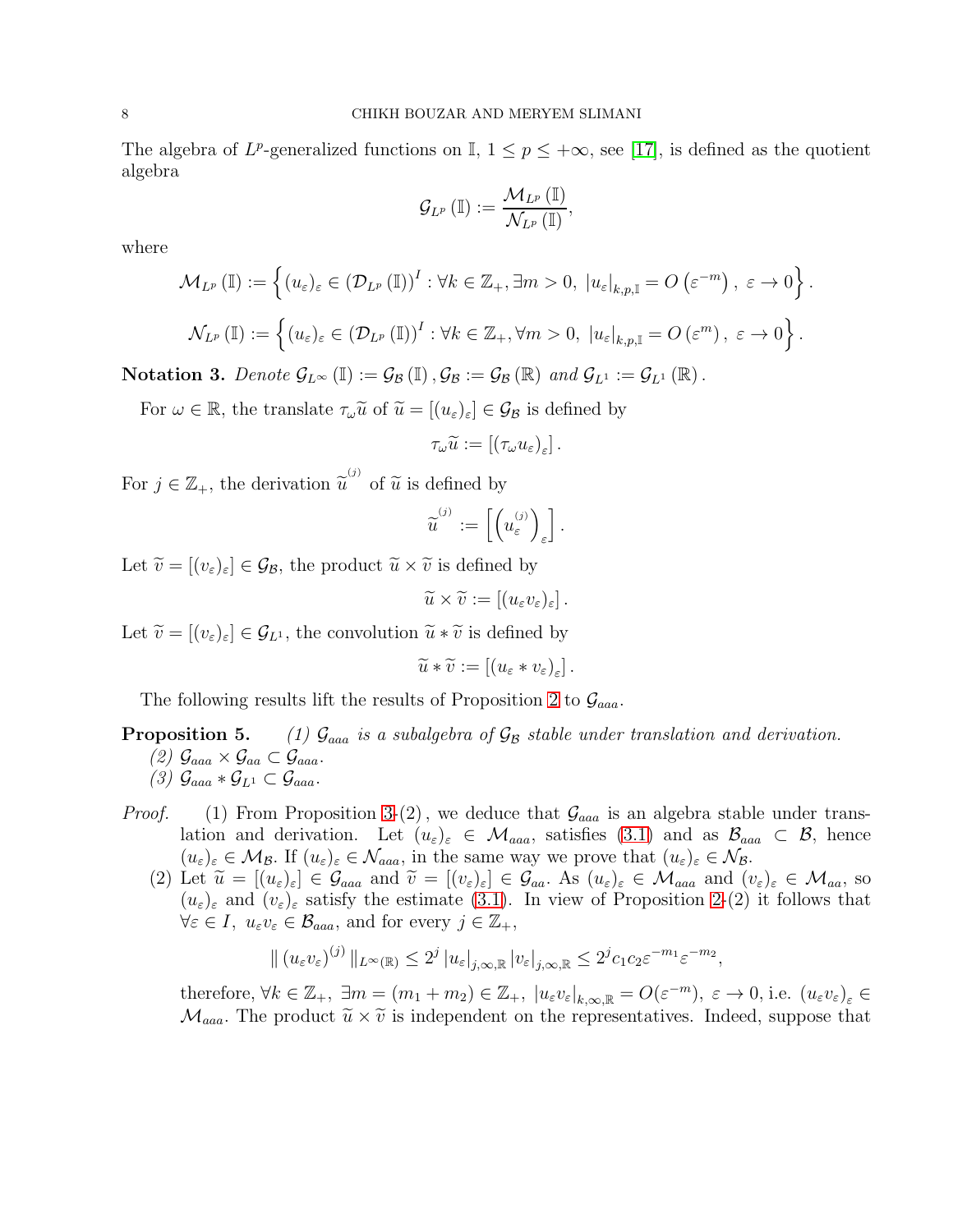$(u'_{\epsilon})$  $(\epsilon')_{\varepsilon} \in \mathcal{M}_{aaa}$  and  $(v'_{\varepsilon})$  $(\widetilde{\epsilon})_{\varepsilon} \in \mathcal{M}_{aa}$  are others representatives of  $\widetilde{u}$  and  $\widetilde{v}$  respectively, for  $j\in\mathbb{Z}_{+},$ 

$$
\left\| \left( u_{\varepsilon} v_{\varepsilon} - u'_{\varepsilon} v'_{\varepsilon} \right)^{(j)} \right\|_{L^{\infty}(\mathbb{R})} = \left\| \left( u_{\varepsilon} v_{\varepsilon} - u'_{\varepsilon} v_{\varepsilon} + u'_{\varepsilon} v_{\varepsilon} - u'_{\varepsilon} v'_{\varepsilon} \right)^{(j)} \right\|_{L^{\infty}(\mathbb{R})},
$$
  
\n
$$
\leq \left\| \left( (u_{\varepsilon} - u'_{\varepsilon}) v_{\varepsilon} \right)^{(j)} \right\|_{L^{\infty}(\mathbb{R})} + \left\| \left( u'_{\varepsilon} (v_{\varepsilon} - v'_{\varepsilon}) \right)^{(j)} \right\|_{L^{\infty}(\mathbb{R})},
$$
  
\n
$$
\leq 2^{j} \left( \left| u_{\varepsilon} - u'_{\varepsilon} \right|_{j, \infty, \mathbb{R}} |v_{\varepsilon}|_{j, \infty, \mathbb{R}} + \left| u'_{\varepsilon} \right|_{j, \infty, \mathbb{R}} \left| v_{\varepsilon} - v'_{\varepsilon} \right|_{j, \infty, \mathbb{R}} \right),
$$

since  $(u_{\varepsilon} - u_{\varepsilon}')$  $(\mathcal{C}_{\varepsilon})_{\varepsilon} \in \mathcal{N}_{aaa}, (v_{\varepsilon} - v_{\varepsilon}')$  $\mathcal{L}'_{\varepsilon})_{\varepsilon} \in \mathcal{N}_{aa}$ , then  $\forall k \in \mathbb{Z}_+, \forall m \in \mathbb{Z}_+, |u_{\varepsilon}v_{\varepsilon} - u'_{\varepsilon}|$  $\int_{\varepsilon}^{\prime}v_{\varepsilon}'$  $\left. \frac{\delta}{\varepsilon} \right|_{k,\infty,\mathbb{R}} =$  $O(\varepsilon^m)$ , as  $\varepsilon \to 0$ , which implies that  $(u_\varepsilon v_\varepsilon - u'_\varepsilon)$  $\int_{\varepsilon}^{\prime}v_{\varepsilon}'$  $\left( \frac{\zeta}{\varepsilon} \right)_\varepsilon \in \mathcal{N}_{aaa}.$ 

(3) Let  $\widetilde{u} = [(u_{\varepsilon})_{\varepsilon}] \in \mathcal{G}_{aaa}$  and  $\widetilde{v} = [(v_{\varepsilon})_{\varepsilon}] \in \mathcal{G}_{L^1}$ , so  $(u_{\varepsilon})_{\varepsilon} \in \mathcal{M}_{aaa}$  and  $(v_{\varepsilon})_{\varepsilon} \in \mathcal{M}_{L^1}$ , that is  $(u_{\varepsilon})_{\varepsilon}$  satisfies the estimate [\(3](#page-4-0).1), and  $(v_{\varepsilon})_{\varepsilon}$  satisfies

$$
\forall k \in \mathbb{Z}_+, \ \exists m_1 > 0, \ \exists c > 0, \ \exists \varepsilon_0 \in I, \ \forall \varepsilon < \varepsilon_0, \ |v_{\varepsilon}|_{k,1,\mathbb{R}} \le c \varepsilon^{-m_1}.
$$

Proposition 2-(3) gives  $\forall \varepsilon \in I$ ,  $u_{\varepsilon} * v_{\varepsilon} \in \mathcal{B}_{aaa}$ . Due to Young inequality we obtain

$$
\|(u_{\varepsilon} * v_{\varepsilon})^{(j)}\|_{L^{\infty}(\mathbb{R})} \leq \|u_{\varepsilon}^{(j)}\|_{L^{\infty}(\mathbb{R})} \|v_{\varepsilon}\|_{L^{1}(\mathbb{R})}.
$$

For every  $k \in \mathbb{Z}_+,$ 

$$
|u_{\varepsilon} * v_{\varepsilon}|_{k,\infty,\mathbb{R}} \leq \sum_{j \leq k} ||u_{\varepsilon}^{(j)}||_{L^{\infty}(\mathbb{R})} ||v_{\varepsilon}||_{L^{1}(\mathbb{R})} \leq |u_{\varepsilon}|_{k,\infty,\mathbb{R}} |v_{\varepsilon}|_{0,1,\mathbb{R}},
$$

consequently,  $\forall k \in \mathbb{Z}_+$ ,  $\exists m \in \mathbb{Z}_+$ ,  $|u_{\varepsilon} * v_{\varepsilon}|_{k,\infty,\mathbb{R}} = O(\varepsilon^{-m})$ ,  $\varepsilon \to 0$ , so  $(u_{\varepsilon} * v_{\varepsilon})_{\varepsilon} \in \mathcal{M}_{aaa}$ . The convolution  $\tilde{u} * \tilde{v}$  does not depend on the representatives. Indeed, suppose that  $(u'_{\epsilon})$  $(\epsilon')_{\varepsilon} \in \mathcal{M}_{aaa}$  and  $(v'_{\varepsilon})$  $\widetilde{z}_{\varepsilon}\}_{\varepsilon} \in \mathcal{M}_{L^1}$  are others representatives of  $\widetilde{u}$  and  $\widetilde{v}$  respectively, for every  $k \in \mathbb{Z}_+,$ 

$$
\begin{aligned}\n\left| u_{\varepsilon} * v_{\varepsilon} - u_{\varepsilon}' * v_{\varepsilon}' \right|_{k,\infty,\mathbb{R}\mathbb{R}} &= \left| u_{\varepsilon} * v_{\varepsilon} - u_{\varepsilon}' * v_{\varepsilon} + u_{\varepsilon}' * v_{\varepsilon} - u_{\varepsilon}' * v_{\varepsilon}' \right|_{k,\infty,\mathbb{R}}, \\
&\leq \left| u_{\varepsilon} - u_{\varepsilon}' \right|_{k,\infty,\mathbb{R}} \left| v_{\varepsilon} \right|_{0,1,\mathbb{R}} + \left| u_{\varepsilon}' \right|_{k,\infty,\mathbb{R}} \left| v_{\varepsilon} - v_{\varepsilon}' \right|_{0,1,\mathbb{R}}, \\
\text{as } (u_{\varepsilon} - u_{\varepsilon}')_{\varepsilon} &\in \mathcal{N}_{aaa}, (v_{\varepsilon} - v_{\varepsilon}')_{\varepsilon} \in \mathcal{N}_{L^1}, \text{ then } \forall k \in \mathbb{Z}_+, \forall m \in \mathbb{Z}_+, \left| u_{\varepsilon} * v_{\varepsilon} - u_{\varepsilon}' * v_{\varepsilon}' \right|_{k,\infty,\mathbb{R}} = \\
O(\varepsilon^m), \text{ as } \varepsilon \to 0, \text{ which means that } \left( u_{\varepsilon} * v_{\varepsilon} - u_{\varepsilon}' * v_{\varepsilon}' \right)_{\varepsilon} \in \mathcal{N}_{aaa}. \end{aligned}
$$

# 4. A generalized Seeley theorem

We give a result on the extension operators in the context of generalized functions. It is needed in the proof of the decomposition of an asymptotically almost automorphic generalized function. Let's first recall a technical Lemma, see [\[24\]](#page-18-15).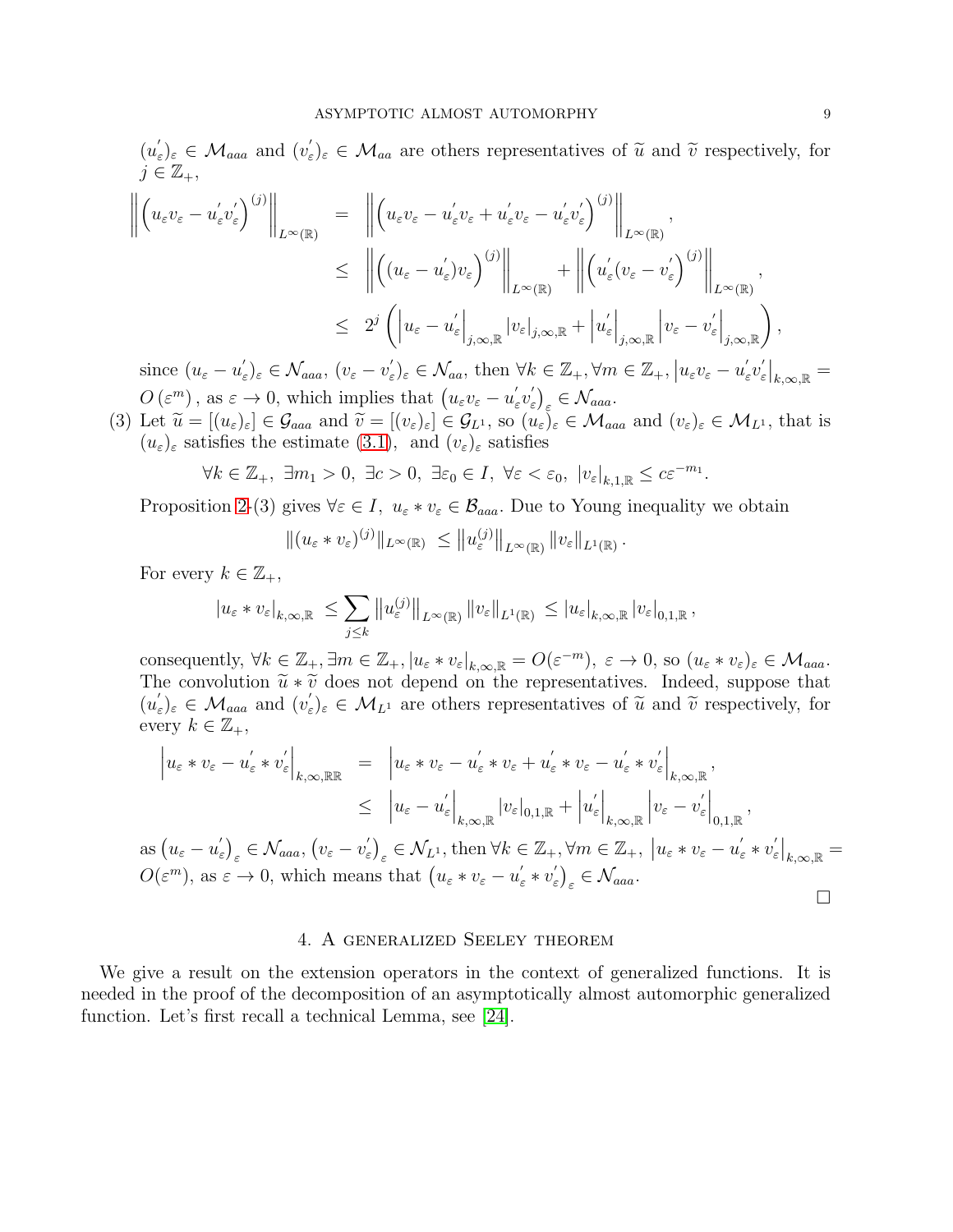<span id="page-9-0"></span>**Lemma 1.** There are two sequences of real numbers  $(a_l)_{l \in \mathbb{Z}_+}$  and  $(b_l)_{l \in \mathbb{Z}_+}$  such that

(1) 
$$
b_l < 0, \forall l \in \mathbb{Z}_+.
$$
  
\n(2)  $\sum_{l=0}^{+\infty} |a_l| |b_l|^n < +\infty, \forall n \in \mathbb{Z}_+.$   
\n(3)  $\sum_{l=0}^{+\infty} a_l b_l^n = 1, \forall n \in \mathbb{Z}_+.$   
\n(4)  $b_l \rightarrow -\infty, l \rightarrow +\infty.$ 

Define the space

$$
\mathcal{B}_{+,0}(\mathbb{I}) := \left\{ \varphi \in \mathcal{B}(\mathbb{I}) : \forall j \in \mathbb{Z}_+, \ \lim_{x \to +\infty} \varphi^{(j)}(x) = 0 \right\}.
$$

The algebra of bounded generalized functions vanishing at infinity on  $\mathbb{I}$  is defined by

$$
\mathcal{G}_{+,0}\left(\mathbb{I}\right):=\frac{\mathcal{M}_{+,0}\left(\mathbb{I}\right)}{\mathcal{N}_{+,0}\left(\mathbb{I}\right)},
$$

where

$$
\mathcal{M}_{+,0}(\mathbb{I}) := \left\{ (u_{\varepsilon})_{\varepsilon} \in (\mathcal{B}_{+,0}(\mathbb{I}))^I : \forall k \in \mathbb{Z}_+, \exists m \in \mathbb{Z}_+, |u_{\varepsilon}|_{k,\infty,\mathbb{I}} = O(\varepsilon^{-m}), \ \varepsilon \to 0 \right\}.
$$
  

$$
\mathcal{N}_{+,0}(\mathbb{I}) := \left\{ (u_{\varepsilon})_{\varepsilon} \in (\mathcal{B}_{+,0}(\mathbb{I}))^I : \forall k \in \mathbb{Z}_+, \ \forall m \in \mathbb{Z}_+, |u_{\varepsilon}|_{k,\infty,\mathbb{I}} = O(\varepsilon^m), \ \varepsilon \to 0 \right\}.
$$

<span id="page-9-2"></span>**Theorem 2.** The linear extension operator  $\widetilde{E}$  :  $\mathcal{G}_{\mathcal{B}}(\mathbb{J}) \longrightarrow \mathcal{G}_{\mathcal{B}}(\mathbb{R})$ ,  $\widetilde{u} = [(u_{\varepsilon})_{\varepsilon}] \longmapsto \widetilde{E}\widetilde{u}$  $[(Eu_{\varepsilon})_{\varepsilon}]$ , where

$$
Eu_{\varepsilon}(x) := \begin{cases} u_{\varepsilon}(x), & \text{if } x \ge 0, \\ \sum_{l=0}^{+\infty} a_l u_{\varepsilon}(b_l x), & \text{if } x < 0, \end{cases}
$$

is well defined and we have  $\widetilde{E} \widetilde{u}_{|\mathbb{J}} = \widetilde{u}$ . In particular,  $\forall \widetilde{u} \in \mathcal{G}_{+,0}(\mathbb{J}), \widetilde{E} \widetilde{u} \in \mathcal{G}_{+,0}(\mathbb{R})$ .

*Proof.* Let  $\widetilde{u} = [(u_{\varepsilon})_{\varepsilon}] \in \mathcal{G}_{\mathcal{B}}(\mathbb{J})$ , and  $(u_{\varepsilon})_{\varepsilon} \in \mathcal{M}_{\mathcal{B}}(\mathbb{J})$  be a representative of  $\widetilde{u}$ . So  $\forall \varepsilon \in I$ ,  $Eu_{\varepsilon} \in$  $\mathcal{B}(\mathbb{R})$  and  $Eu_{\varepsilon,\mathbb{J}} = u_{\varepsilon}$ . Indeed, if  $x < 0$ , then  $b_{\mathbb{I}}x > 0$ ,  $\forall \mathbb{I} \in \mathbb{Z}_+$  in view of Lemma [1-](#page-9-0)(1). Moreover according to Lemma [1-](#page-9-0)(2) and as  $u_{\varepsilon} \in \mathcal{B}(\mathbb{J}), \forall \varepsilon \in I$ , hence  $\forall n \in \mathbb{Z}_+, \forall \varepsilon \in I, \forall x < 0$ ,

(4.1) 
$$
\left| \left( E u_{\varepsilon} \right)^{(n)}(x) \right| \leq \left| \left| u_{\varepsilon}^{(n)} \right| \right|_{L^{\infty}(\mathbb{J})} \sum_{l=0}^{+\infty} \left| a_{l} \right| \left| b_{l} \right|^{n} < +\infty,
$$

consequently,  $\forall n \in \mathbb{Z}_+$ , the series

<span id="page-9-1"></span>
$$
\left( Eu_{\varepsilon}\right)^{(n)}(x) = \sum_{l=0}^{+\infty} a_l b_l^n u_{\varepsilon}^{(n)}(b_l x), \varepsilon \in I,
$$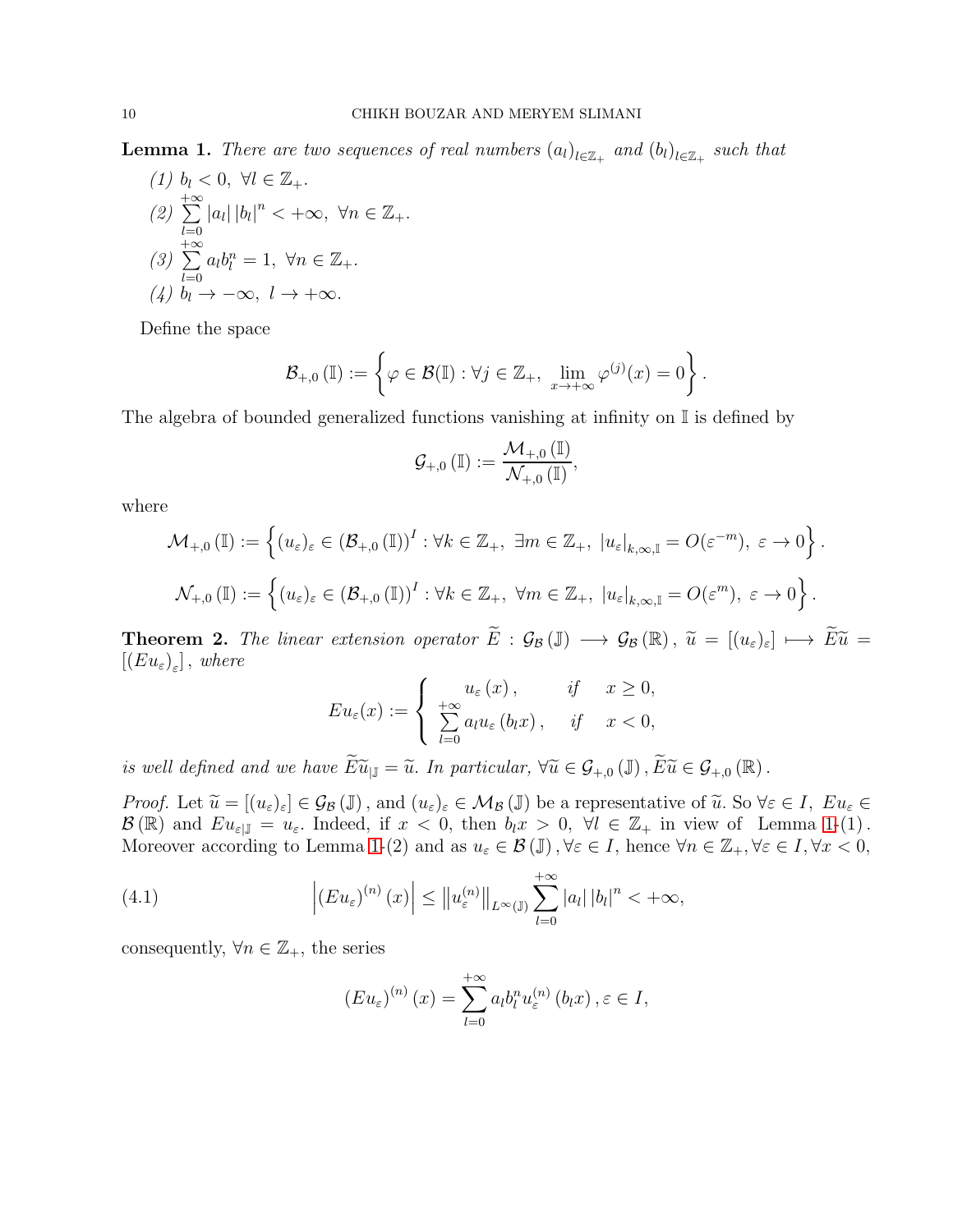absolutely converge. Furthermore due to Lemma [1-](#page-9-0)(3),

$$
\lim_{x \to 0} (E u_{\varepsilon})^{(n)}(x) = \sum_{l=0}^{+\infty} a_l b_l^n \lim_{\substack{x \to 0 \\ < \\ }} u_{\varepsilon}^{(n)}(b_l x),
$$
  

$$
= u_{\varepsilon}^{(n)}(0) \sum_{l=0}^{+\infty} a_l b_l^n = u_{\varepsilon}^{(n)}(0),
$$

so  $\forall \varepsilon \in I, E u_{\varepsilon} \in \mathcal{E}(\mathbb{R})$ . As  $\forall \varepsilon \in I, u_{\varepsilon} \in \mathcal{B}(\mathbb{J})$  and by [\(4](#page-9-1).1), it follows that  $\forall n \in \mathbb{Z}_+, \forall \varepsilon \in I$  $I,(Eu_{\varepsilon})^{(n)} \in L^{\infty}(\mathbb{R})$ . In order to show that  $(Eu_{\varepsilon})_{\varepsilon} \in \mathcal{M}_{\mathcal{B}}(\mathbb{R})$ , we prove the following estimate

(4.2) 
$$
\forall \varepsilon \in I, \ \forall k \in \mathbb{Z}_+, \ \exists C_k > 0, \ |E u_{\varepsilon}|_{k,\infty,\mathbb{R}} \leq C_k |u_{\varepsilon}|_{k,\infty,\mathbb{J}}.
$$

 $\ddot{ }$ 

Indeed, it is clear that

$$
\left\| (Eu_{\varepsilon})^{(n)} \right\|_{L^{\infty}(\mathbb{J})} = \left\| u_{\varepsilon}^{(n)} \right\|_{L^{\infty}(\mathbb{J})},
$$

and the estimate [\(4](#page-9-1).1), gives

$$
\left\| (E u_{\varepsilon})^{(n)} \right\|_{L^{\infty}(\mathbb{R}\setminus\mathbb{J})} \leq \left\| u_{\varepsilon}^{(n)} \right\|_{L^{\infty}(\mathbb{J})} \sum_{l=0}^{+\infty} |a_{l}| |b_{l}|^{n},
$$

therefore

$$
\left\| (E u_{\varepsilon})^{(n)} \right\|_{L^{\infty}(\mathbb{R})} \leq C_n \left\| u_{\varepsilon}^{(n)} \right\|_{L^{\infty}(\mathbb{J})},
$$
  
where  $C_n = \max \left( 1, \sum_{l=0}^{+\infty} |a_l| |b_l|^n \right)$ . So  $\forall k \in \mathbb{Z}_+, \exists C_k := \sum_{n \leq k} C_n < +\infty, \forall \varepsilon \in I, u_{\varepsilon} \in \mathcal{B}(\mathbb{J}),$   
(4.3)  

$$
|E u_{\varepsilon}|_{k,\infty,\mathbb{R}} \leq C_k |u_{\varepsilon}|_{k,\infty,\mathbb{J}},
$$

<span id="page-10-0"></span> $\mathbf{u}$ 

this implies  $(Eu_{\varepsilon})_{\varepsilon} \in \mathcal{M}_{\mathcal{B}}(\mathbb{R})$ . The definition of  $\widetilde{E}\widetilde{u}$  is independent on representatives. Indeed, if  $(u_{\varepsilon})_{\varepsilon}$  and  $(v_{\varepsilon})_{\varepsilon}$  are representatives of  $\tilde{u}$ , hence by [\(4.3\)](#page-10-0),

$$
\forall \varepsilon \in I, \ \forall k \in \mathbb{Z}_+, \ \exists C_k > 0, \ |Eu_{\varepsilon} - Ev_{\varepsilon}|_{k, \infty, \mathbb{R}} \le C_k |u_{\varepsilon} - v_{\varepsilon}|_{k, \infty, \mathbb{J}}.
$$

As  $(u_{\varepsilon}-v_{\varepsilon})_{\varepsilon} \in \mathcal{N}_{\mathcal{B}}(\mathbb{J})$  then  $\forall k \in \mathbb{Z}_+$ ,  $\forall m > 0$ ,  $|Eu_{\varepsilon}-Ev_{\varepsilon}|_{k,\infty,\mathbb{R}} = O(\varepsilon^m)$ ,  $\varepsilon \to 0$ , which shows that  $(Eu_{\varepsilon}-Ev_{\varepsilon})_{\varepsilon} \in \mathcal{N}_{\mathcal{B}}(\mathbb{R})$ .

We have  $E\widetilde{u}_{|\mathbb{J}} = \widetilde{u}$  in  $\mathcal{G}_{\mathcal{B}}(\mathbb{J})$ . Indeed, as  $E\widetilde{u} = [(E u_{\varepsilon})_{\varepsilon}] \in \mathcal{G}_{\mathcal{B}}(\mathbb{R})$  and  $\widetilde{u} = [(u_{\varepsilon})_{\varepsilon}] \in \mathcal{G}_{\mathcal{B}}(\mathbb{J})$ , therefore  $\widetilde{E}\widetilde{u}_{|\mathbb{J}} - \widetilde{u} := \left[ \left( E u_{\varepsilon|\mathbb{J}} \right)_{\varepsilon} \right] - \widetilde{u} = \left[ \left( u_{\varepsilon} \right)_{\varepsilon} \right] - \widetilde{u} = \widetilde{u} - \widetilde{u} = 0$  in  $\mathcal{G}_{\mathcal{B}}(\mathbb{J})$ .

If  $\widetilde{u} = [(u_{\varepsilon})_{\varepsilon}] \in \mathcal{G}_{+,0}(\mathbb{J}) \subset \mathcal{G}_{\mathcal{B}}(\mathbb{J}),$  then  $E\widetilde{u} = [(Eu_{\varepsilon})_{\varepsilon}] \in \mathcal{G}_{\mathcal{B}}(\mathbb{R}).$  So  $\forall \varepsilon \in I, Eu_{\varepsilon} \in \mathcal{B}(\mathbb{R}).$ The fact that  $\forall \varepsilon \in I$ ,  $Eu_{\varepsilon} = u_{\varepsilon}$  on  $\mathbb{J}$ , and  $\forall \varepsilon \in I$ ,  $u_{\varepsilon} \in \mathcal{B}_{+,0}(\mathbb{J})$  implies  $\lim_{x \to +\infty} Eu_{\varepsilon}(x) = 0$ , i.e.  $\forall \varepsilon \in I, E_u_{\varepsilon} \in C_{+,0}$ . By ([\[12\]](#page-18-4), Proposition 5 – (5)), we obtain that  $\forall \varepsilon \in I, E_u_{\varepsilon} \in C_{+,0} \cap \mathcal{B}(\mathbb{R}) =$  $\mathcal{B}_{+,0}(\mathbb{R})$ , it follows that  $E\widetilde{u} \in \mathcal{G}_{+,0}(\mathbb{R})$ .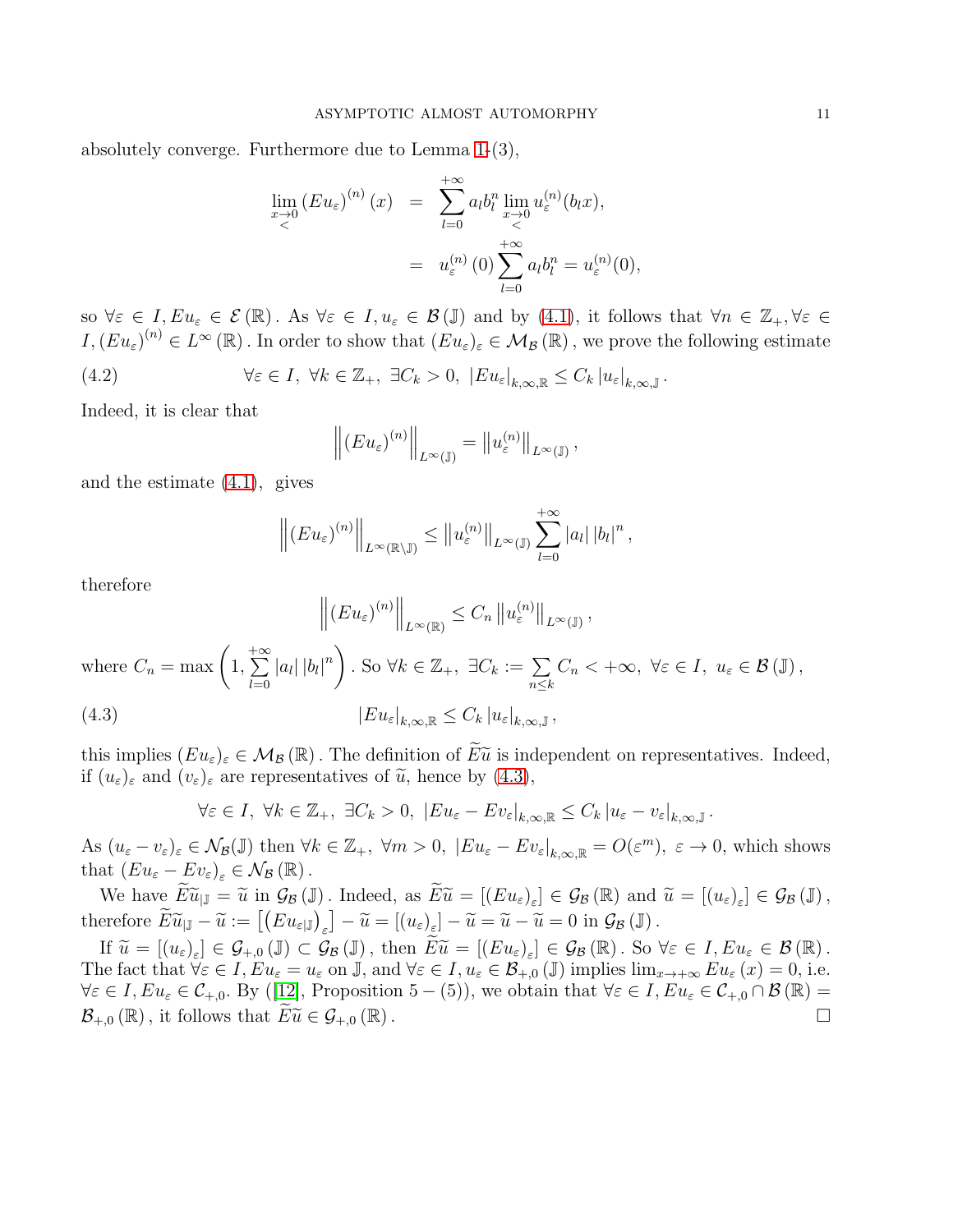### 12 CHIKH BOUZAR AND MERYEM SLIMANI

## 5. The decomposition

In this section we show that an asymptotically almost automorphic generalized function is uniquely decomposed as in the classical case.

**Theorem 3.** Let  $\widetilde{u} \in \mathcal{G}_{aaa}(\mathbb{R})$  then there exist  $\widetilde{v} \in \mathcal{G}_{aa}(\mathbb{R})$  and  $\widetilde{w} \in \mathcal{G}_{+,0}(\mathbb{R})$  such that  $\widetilde{u} = \widetilde{v} + \widetilde{w}$ on J, and the decomposition is unique on J.

Proof. Let  $\widetilde{u} = [(u_{\varepsilon})_{\varepsilon}] \in \mathcal{G}_{aaa}$ , so  $\forall \varepsilon \in I, \forall j \in \mathbb{Z}_+, u_{\varepsilon}^{(j)} \in \mathcal{C}_{aaa}$ . Then there exist  $v_{\varepsilon,j} \in \mathcal{C}_{aa}, w_{\varepsilon,j} \in \mathcal{C}_{aa}$  $\mathcal{C}_{+,0}$ , such that  $\forall j \in \mathbb{N}, u_{\varepsilon}^{(j)} = (v_{\varepsilon,j} + w_{\varepsilon,j}) \in \mathcal{C}_{aaa}$  on J, and for  $j = 0, u_{\varepsilon} = v_{\varepsilon} + w_{\varepsilon}$  on J. By ([\[12\]](#page-18-4), Proposition 8), it holds that  $\forall j \in \mathbb{N}$ ,  $v_{\varepsilon,j} = (v_{\varepsilon})^{(j)}$  on  $\mathbb{R}$  and  $w_{\varepsilon,j} = (w_{\varepsilon})^{(j)}$  on  $\mathbb{J}$ , which gives  $v_{\varepsilon} \in \mathcal{B}_{aa}$  and  $w_{\varepsilon} \in \mathcal{B}_{+,0}(\mathbb{J})$ . Let's show that  $(v_{\varepsilon})_{\varepsilon} \in \mathcal{M}_{aa}$ . As  $(u_{\varepsilon})_{\varepsilon} \in \mathcal{M}_{aaa}$ , therefore

<span id="page-11-1"></span>(5.1) 
$$
\forall k \in \mathbb{Z}_+, \ \exists m \in \mathbb{Z}_+, \ \exists c > 0, \ \exists \varepsilon_0 \in I, \ \forall \varepsilon < \varepsilon_0, \ |u_{\varepsilon}|_{k, \infty, \mathbb{R}} \leq c \varepsilon^{-m}.
$$

Due to  $([12],$  $([12],$  $([12],$  Proposition  $3 - (5)$ , we obtain

<span id="page-11-0"></span>(5.2) 
$$
\forall j \in \mathbb{Z}_+, ||v_{\varepsilon}^{(j)}||_{L^{\infty}(\mathbb{R})} \leq ||u_{\varepsilon}^{(j)}||_{L^{\infty}(\mathbb{J})},
$$

it follows that

<span id="page-11-2"></span>(5.3) 
$$
\forall k \in \mathbb{Z}_+, \exists m \in \mathbb{Z}_+, \exists c > 0, \exists \varepsilon_0 \in I, \forall \varepsilon < \varepsilon_0, |v_{\varepsilon}|_{k, \infty, \mathbb{R}} \le c \varepsilon^{-m},
$$

this means that  $(v_{\varepsilon})_{\varepsilon} \in \mathcal{M}_{aa}$ . If  $(u_{\varepsilon})_{\varepsilon} \in \mathcal{N}_{aaa}$  then

<span id="page-11-4"></span>(5.4) 
$$
\forall k \in \mathbb{Z}_+, \forall m \in \mathbb{Z}_+, \exists c > 0, \exists \varepsilon_0 \in I, \forall \varepsilon < \varepsilon_0, |u_{\varepsilon}|_{k, \infty, \mathbb{R}} \le c\varepsilon^m,
$$

and from [\(5.2\)](#page-11-0) it holds  $(v_{\varepsilon})_{\varepsilon} \in \mathcal{N}_{aa}$ . Consequently,  $\widetilde{v} = [(v_{\varepsilon})_{\varepsilon}] \in \mathcal{G}_{aa}$ . On the other hand, we have

(5.5) 
$$
\forall j \in \mathbb{Z}_+, ||w_{\varepsilon}^{(j)}||_{L^{\infty}(\mathbb{J})} \leq ||u_{\varepsilon}^{(j)}||_{L^{\infty}(\mathbb{J})} + ||v_{\varepsilon}^{(j)}||_{L^{\infty}(\mathbb{J})}.
$$

The estimates  $(5.1)$ ,  $(5.3)$  and  $(5.5)$  give

<span id="page-11-3"></span>
$$
\forall k \in \mathbb{Z}_+, \ \exists m \in \mathbb{Z}_+, \ \exists c > 0, \ \exists \varepsilon_0 \in I, \ \forall \varepsilon < \varepsilon_0, |w_{\varepsilon}|_{k, \infty, \mathbb{J}} \leq 2c \varepsilon^{-m},
$$

hence  $(w_{\varepsilon})_{\varepsilon} \in \mathcal{M}_{+,0}(\mathbb{J})$ . If  $(u_{\varepsilon})_{\varepsilon} \in \mathcal{N}_{aaa}$ , then  $(w_{\varepsilon})_{\varepsilon} \in \mathcal{N}_{+,0}(\mathbb{J})$  follows from  $(5.4)$  and  $(5.5)$ . Thus  $\widetilde{w} = [(w_{\varepsilon})_{\varepsilon}] \in \mathcal{G}_{+,0}(\mathbb{J})$ . By Theorem [2](#page-9-2) extending  $\widetilde{w} \in \mathcal{G}_{+,0}(\mathbb{J})$  to  $E\widetilde{w} \in \mathcal{G}_{+,0}(\mathbb{R})$  with  $E\widetilde{w} = \widetilde{w}$  on J. Finally,  $\widetilde{u} = \widetilde{v} + \widetilde{w}$  on J.

If  $\widetilde{u} \in \mathcal{G}_{aaa}$  has two decompositions, i.e.

<span id="page-11-5"></span>
$$
\widetilde{u} = \widetilde{v}_i + \widetilde{w}_i \quad \text{on} \quad \mathbb{J}, i = 1, 2,
$$

where  $\widetilde{v}_i \in \mathcal{G}_{aa}$  and  $\widetilde{w}_i \in \mathcal{G}_{+,0} := \mathcal{G}_{+,0}(\mathbb{R})$ . Let  $(v_{\varepsilon,i})_{\varepsilon} \in \mathcal{M}_{aa}$  and  $(w_{\varepsilon,i})_{\varepsilon} \in \mathcal{M}_{+,0}$  be respectively representatives of  $\tilde{v}_i$  and  $\tilde{w}_i$ ,  $i = 1, 2$ . So  $(v_{\varepsilon,1} - v_{\varepsilon,2})_\varepsilon + (w_{\varepsilon,1} - w_{\varepsilon,2})_\varepsilon \in \mathcal{N}_\mathcal{B}(\mathbb{J})$ , i.e.  $\forall k \in \mathbb{Z}$  $\mathbb{Z}_+$ ,  $\forall m > 0$ ,  $\exists c > 0$ ,  $\exists \varepsilon_0 \in I$ ,  $\forall \varepsilon < \varepsilon_0$ ,

(5.6) 
$$
\left|v_{\varepsilon,1}-v_{\varepsilon,2}+w_{\varepsilon,1}-w_{\varepsilon,2}\right|_{k,\infty,\mathbb{J}}\leq c\varepsilon^m.
$$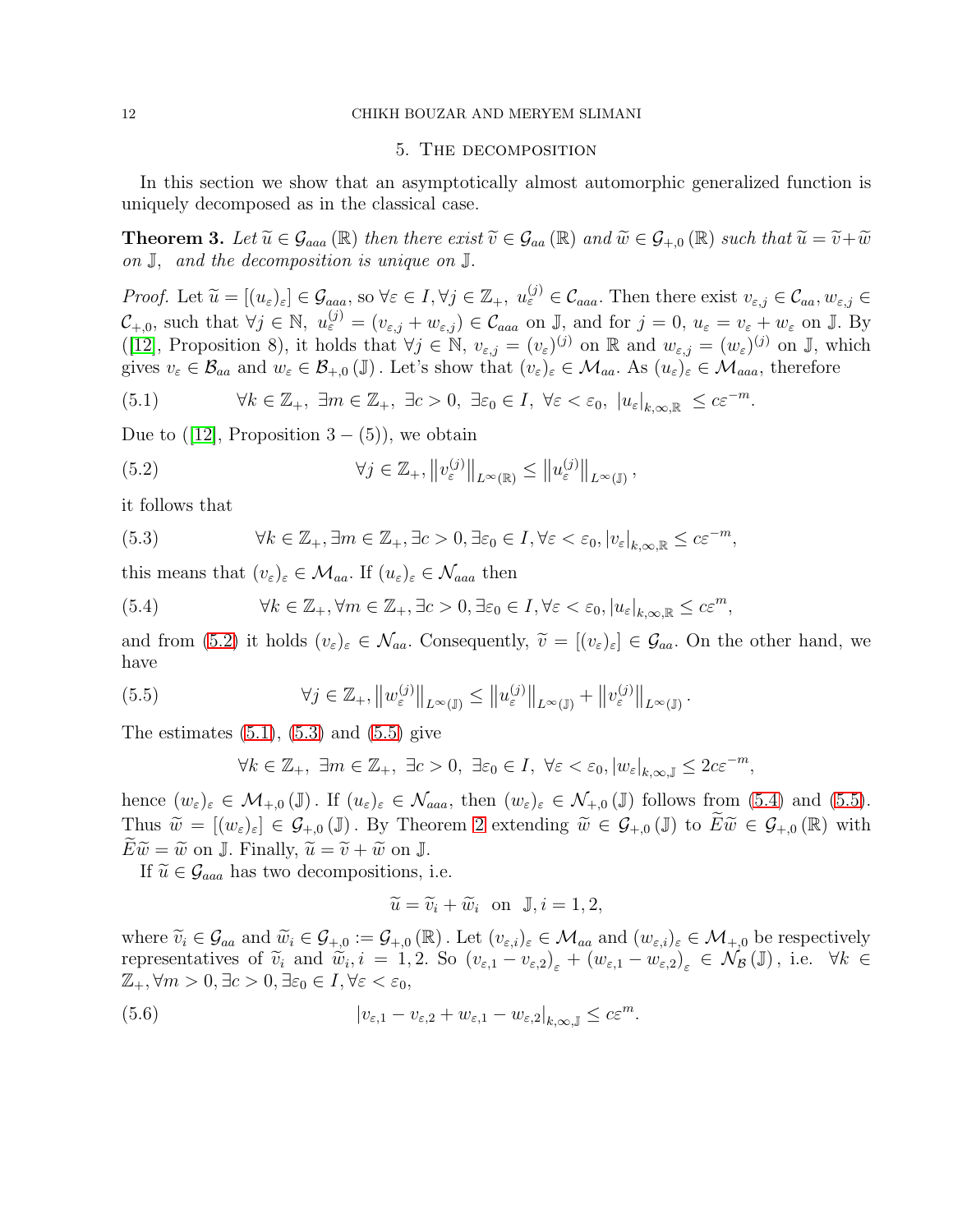Due to ([\[12\]](#page-18-4), Proposition 9) as  $\forall \varepsilon \in I, v_{\varepsilon,i} \in \mathcal{B}_{aa}, i = 1, 2$ , for any real sequence  $(s_m)_{m \in \mathbb{N}}$ , such that  $s_m \to +\infty$  there exist  $(s_{m_{l(\varepsilon)}})$ a subsequence of  $(s_m)_{m \in \mathbb{N}}$  and  $g_{\varepsilon,i}, i = 1, 2$ , such that  $\forall x \in \mathbb{R}, \forall j \in \mathbb{Z}_+,$ 

$$
g_{\varepsilon,i}^{(j)}(x) := \lim_{l \to +\infty} v_{\varepsilon,i}^{(j)}\left(x + s_{m_{l(\varepsilon)}}\right) \text{ and } \lim_{l \to +\infty} g_{\varepsilon,i}^{(j)}\left(x - s_{m_{l(\varepsilon)}}\right) = v_{\varepsilon,i}^{(j)}(x).
$$

Furthermore, as  $\forall \varepsilon \in I, w_{\varepsilon,i} \in \mathcal{B}_{+,0}, i = 1, 2,$ 

$$
\lim_{l \to +\infty} w_{\varepsilon,i}^{(j)}\left(x + s_{m_{l(\varepsilon)}}\right) = 0, \forall x \in \mathbb{R}, \forall j \in \mathbb{Z}_+.
$$

By using  $(5.6)$  we have  $\forall m > 0, \exists c > 0, \exists \varepsilon_0 \in I, \forall \varepsilon < \varepsilon_0, \forall x \geq -s_{m_{l(\varepsilon)}},$ 

$$
\left|v_{\varepsilon,1}^{(j)}\left(x+s_{m_{l(\varepsilon)}}\right)-v_{\varepsilon,2}^{(j)}\left(x+s_{m_{l(\varepsilon)}}\right)+w_{\varepsilon,1}^{(j)}\left(x+s_{m_{l(\varepsilon)}}\right)-w_{\varepsilon,2}^{(j)}\left(x+s_{m_{l(\varepsilon)}}\right)\right|\leq c\varepsilon^m,
$$

so when  $l \to +\infty$  we obtain  $\forall m > 0, \exists c > 0, \exists \varepsilon_0 \in I, \forall \varepsilon < \varepsilon_0, \forall x \geq -s_{m_{l(\varepsilon)}}$ ,

$$
\left| g_{\varepsilon,1}^{(j)}(x) - g_{\varepsilon,2}^{(j)}(x) \right| \le c \varepsilon^m,
$$

by taking the translate  $-s_{m_{l(\varepsilon)}}$  and let  $l \to +\infty$  we get  $\forall m > 0, \exists \varepsilon > 0, \exists \varepsilon_0 \in I, \forall \varepsilon < \varepsilon_0, \forall x \ge 0$ ,

$$
\left|v_{\varepsilon,1}^{(j)}(x)-v_{\varepsilon,2}^{(j)}(x)\right|\leq c\varepsilon^m.
$$

By  $([12]$  $([12]$ , Proposition 3 –  $(5)$ ), it follows

<span id="page-12-0"></span>(5.7) 
$$
\forall k \in \mathbb{Z}_+, \forall m > 0, \exists c > 0, \exists \varepsilon_0 \in I, \forall \varepsilon < \varepsilon_0, |v_{\varepsilon,1} - v_{\varepsilon,2}|_{k,\infty,\mathbb{R}} \leq c\varepsilon^m,
$$

which shows that  $(v_{\varepsilon,1} - v_{\varepsilon,2})_{\varepsilon} \in \mathcal{N}_{\mathcal{B}}(\mathbb{R})$ , so  $\tilde{v}_1 = \tilde{v}_2$  in  $\mathcal{G}_{\mathcal{B}}(\mathbb{R})$ . From [\(5.6\)](#page-11-5) and [\(5.7\)](#page-12-0) it holds that  $(w_{\varepsilon,1} - w_{\varepsilon,2}) \in \mathcal{N}_{\mathcal{B}}(\mathbb{J})$ , i.e.  $\tilde{w}_1 = \tilde{w}_2$  on  $\mathbb{$ that  $(w_{\varepsilon,1} - w_{\varepsilon,2})_{\varepsilon} \in \mathcal{N}_{\mathcal{B}}(\mathbb{J})$ , i.e.  $\widetilde{w}_1 = \widetilde{w}_2$  on  $\mathbb{J}$ .

Notation 4. Let  $\widetilde{u} \in \mathcal{G}_{aaa}$  and  $\widetilde{u} = \widetilde{v} + \widetilde{w}$  on  $\mathbb{J}$ , where  $\widetilde{v} \in \mathcal{G}_{aa}$  and  $\widetilde{w} \in \mathcal{G}_{+,0}$ , then  $\widetilde{v}$  and  $\tilde{w}$  are called respectively the principal term and the corrective term of  $\tilde{u}$  and we denote them respectively  $\widetilde{u}_{aa}$  and  $\widetilde{u}_{cor}$ . Also  $\widetilde{u} = (\widetilde{u}_{aa} + \widetilde{u}_{cor}) \in \mathcal{G}_{aaa}$  means that  $\widetilde{u}_{aa} \in \mathcal{G}_{aa}, \widetilde{u}_{cor} \in \mathcal{G}_{+,0}$  and  $\widetilde{u} = \widetilde{u}_{aa} + \widetilde{u}_{cor}$  on J.

# 6. Non linear operations

The algebra of tempered generalized functions on  $\mathbb C$  denoted by  $\mathcal{G}_{\tau}(\mathbb C)$ , see [\[17\]](#page-18-14) and [\[20\]](#page-18-12) for more details, is the quotient algebra

$$
\mathcal{G}_{\tau}(\mathbb{C}):=\frac{\mathcal{M}_{\tau}(\mathbb{C})}{\mathcal{N}_{\tau}(\mathbb{C})},
$$

where

$$
\mathcal{M}_{\tau}(\mathbb{C}) := \left\{ \begin{array}{c} \left(f_{\varepsilon}\right)_{\varepsilon} \in \left(\mathcal{E}\left(\mathbb{R}^{2}\right)\right)^{I} : \forall j \in \mathbb{Z}_{+}^{2}, \exists m \in \mathbb{Z}_{+}, \\ \sup_{x \in \mathbb{R}^{2}} \left(1 + |x|\right)^{-m} \left|f_{\varepsilon}^{(j)}(x)\right| = O\left(\varepsilon^{-m}\right), \varepsilon \to 0 \end{array} \right\}.
$$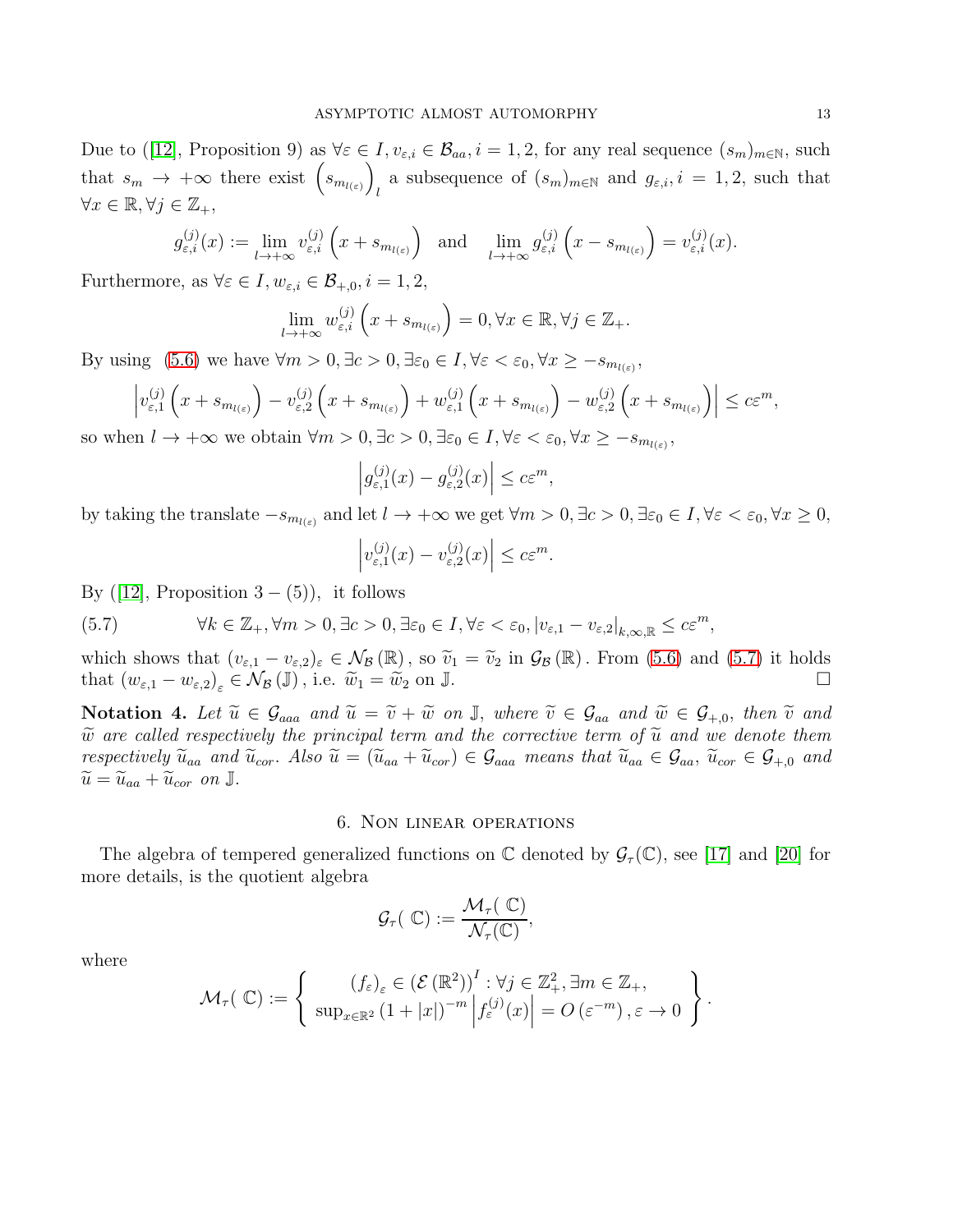14 CHIKH BOUZAR AND MERYEM SLIMANI

$$
\mathcal{N}_{\tau}(\mathbb{C}) := \left\{ \begin{array}{c} (f_{\varepsilon})_{\varepsilon} \in (\mathcal{E}(\mathbb{R}^2))^I : \forall j \in \mathbb{Z}_+^2, \exists n \in \mathbb{Z}_+, \forall m \in \mathbb{Z}_+, \\ \sup_{x \in \mathbb{R}^2} (1+|x|)^{-n} \left| f_{\varepsilon}^{(j)}(x) \right| = O\left(\varepsilon^m\right), \varepsilon \to 0 \end{array} \right\}.
$$

Example 2. Any polynomial function is a tempered generalized function.

**Theorem 4.** Let  $\widetilde{u} = [(u_{\varepsilon})_{\varepsilon}] \in \mathcal{G}_{aaa}$  and  $F = [(f_{\varepsilon})_{\varepsilon}] \in \mathcal{G}_{\tau}(\mathbb{C}),$  then  $\widetilde{F}\circ \widetilde{u}:=[(f_{\varepsilon}\circ u_{\varepsilon})_{\varepsilon}]$ 

is a well-defined element of  $\mathcal{G}_{aaa}$ . The principal term and the corrective term of  $\widetilde{F} \circ \widetilde{u}$  are respectively  $\widetilde{F}(\widetilde{u}_{aa})$  and  $\widetilde{F}(\widetilde{u}_{aa} + \widetilde{u}_{cor}) - \widetilde{F}(\widetilde{u}_{aa})$ , where  $\widetilde{u} = \widetilde{u}_{aa} + \widetilde{u}_{cor}$  on  $\mathbb{J}$ .

*Proof.* Let  $(u_{\varepsilon})_{\varepsilon} \in \mathcal{M}_{aaa}$  and  $(f_{\varepsilon})_{\varepsilon} \in \mathcal{M}_{\tau}(\mathbb{C})$ , by the classical Faà di Bruno formula, we have  $\forall j \in \mathbb{Z}_+,$ 

<span id="page-13-0"></span>(6.1) 
$$
\frac{(f_{\varepsilon} \circ u_{\varepsilon})^{(j)}(x)}{j!} = \sum_{\substack{l_1+2l_2+\cdots+jl_j=j\\r=l_1+\cdots+l_j}} \frac{f_{\varepsilon}^{(r)}(u_{\varepsilon}(x))}{l_1!\cdots l_j!} \prod_{i=1}^j \left(\frac{u_{\varepsilon}^{(i)}(x)}{i!}\right)^{l_i}.
$$

As  $\forall \varepsilon \in I, \ \forall j \in \mathbb{Z}_+, \ u_{\varepsilon}^{(j)} \in \mathcal{C}_{aaa}$  and  $f_{\varepsilon} \in \mathcal{E}(\mathbb{R})$ , it follows by ([\[12\]](#page-18-4), Proposition 3 – (4)), that  $f_{\varepsilon}^{(r)}(u_{\varepsilon}) \in \mathcal{C}_{aaa}$ , and since  $\mathcal{C}_{aaa}$  is an algebra, then  $\forall \varepsilon \in I$ ,  $f_{\varepsilon} \circ u_{\varepsilon} \in \mathcal{B}_{aaa}$ . As  $(u_{\varepsilon})_{\varepsilon} \in \mathcal{M}_{aaa}$ , then  $\forall k \in \mathbb{Z}_+, \exists n_k \in \mathbb{Z}_+, \exists c_k > 0, \exists \varepsilon_k \in I, \forall \varepsilon < \varepsilon_k, |u_{\varepsilon}|_{k,\infty,\mathbb{R}} \le c_k \varepsilon^{-n_k}.$ 

The fact that  $(f_{\varepsilon})_{\varepsilon} \in \mathcal{M}_{\tau}(\mathbb{C})$  gives

$$
\forall j \in \mathbb{Z}_+, \exists N_j \in \mathbb{Z}_+, \exists C_j > 0, \exists \varepsilon'_j \in I, \forall \varepsilon < \varepsilon'_j, \left\| f^{(j)}_{\varepsilon}(u_{\varepsilon}) \right\|_{L^{\infty}(\mathbb{R})} \leq C_j \varepsilon^{-N_j} \left\| 1 + u_{\varepsilon} \right\|_{L^{\infty}(\mathbb{R})}^{N_j}.
$$

Consequently, by [\(6.1\)](#page-13-0) we obtain

$$
\frac{\left\|\left(f_{\varepsilon}\circ u_{\varepsilon}\right)^{(j)}\right\|_{L^{\infty}(\mathbb{R})}}{j!}\leq \sum_{\substack{l_1+2l_2+\cdots+l_j\\r=l_1+\cdots+l_j}}\frac{C_r\varepsilon^{-N_r}\left\|1+u_{\varepsilon}\right\|_{L^{\infty}(\mathbb{R})}^{N_r}}{l_1!\cdots l_j!}\prod_{i=1}^j\left(\frac{\left\|u_{\varepsilon}^{(i)}\right\|_{L^{\infty}(\mathbb{R})}}{i!}\right)^{l_i},
$$

li

hence there exists  $c > 0$ ,

$$
\frac{\left\|\left(f_{\varepsilon} \circ u_{\varepsilon}\right)^{(j)}\right\|_{L^{\infty}(\mathbb{R})}}{j!} \leq \sum_{\substack{l_1+2l_2+\cdots+l_j \\ r=l_1+\cdots+l_j}} \frac{c\varepsilon^{-N_r(1+n_0)}}{l_1!\cdots l_j!} \prod_{i=1}^j \left(\frac{c_i \varepsilon^{-n_i}}{i!}\right)^{l_i},
$$
  

$$
\leq \sum_{\substack{l_1+2l_2+\cdots+l_j \\ r=l_1+\cdots+l_j}} \frac{c\varepsilon^{-(N_r(1+n_0)+\sum\limits_{i=1}^j n_i l_i)}}{l_1!\cdots l_j!} \prod_{i=1}^j \left(\frac{c_i}{i!}\right)^{l_i},
$$
  

$$
\leq C' \varepsilon^{-m},
$$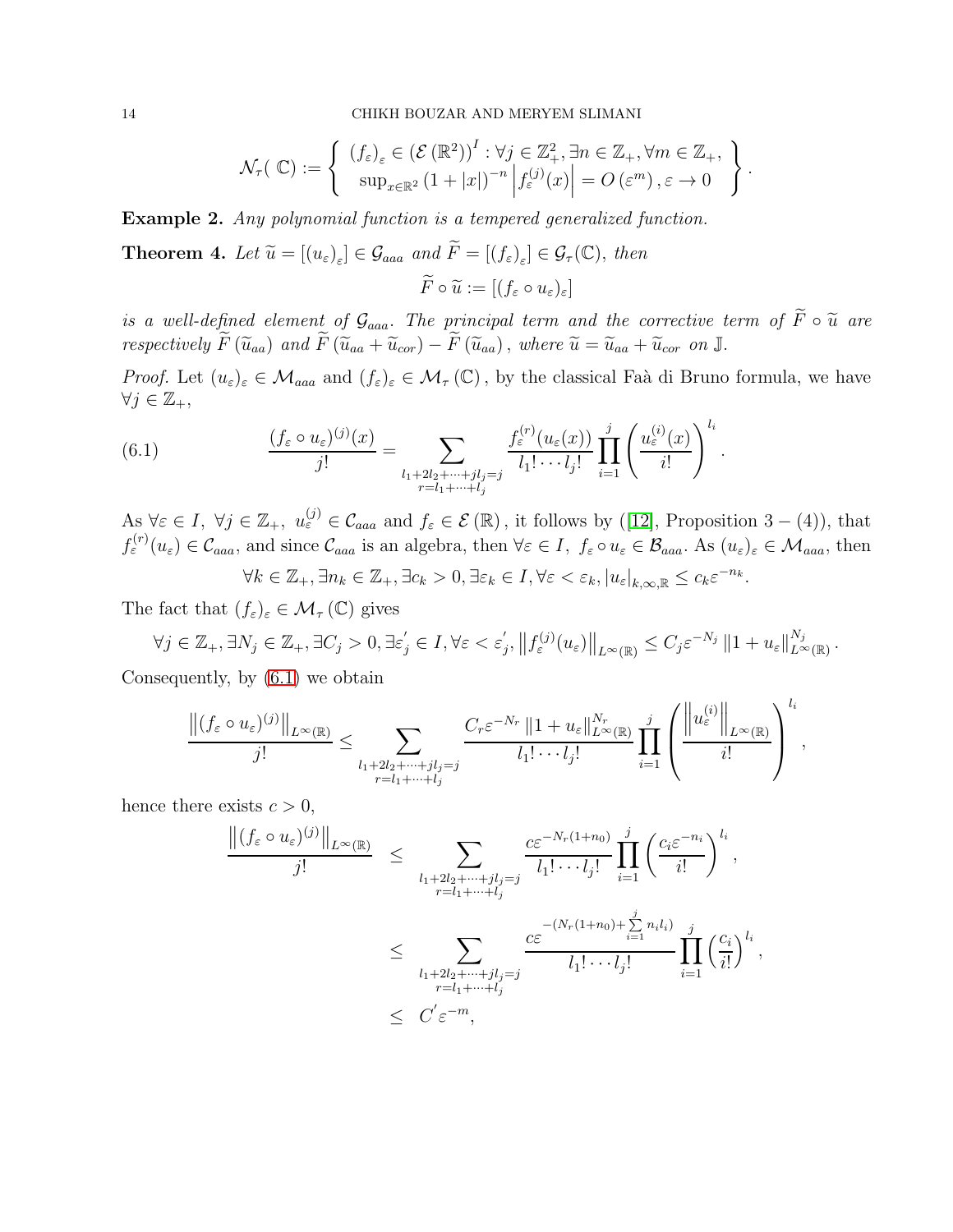where

$$
m = \max_{\substack{l_1+2l_2+\cdots+jl_j=j\\r=l_1+\cdots+l_j\\1\leq r\leq j}}\left\{N_r(1+n_0)+\sum_{i=1}^j n_il_i)\right\}, C^{'} = \sum_{\substack{l_1+2l_2+\cdots+jl_j=j\\r=l_1+\cdots+l_j}}\frac{c}{l_1!\cdots l_j!}\prod_{i=1}^j\left(\frac{c_i}{i!}\right)^{l_i}.
$$

Finally, with  $C = C' \sum$  $j \leq k$  $j!$ , it holds

$$
\forall k \in \mathbb{Z}_{+}, \exists m \in \mathbb{Z}_{+}, \exists C > 0, \exists \varepsilon \check{z} = \inf_{1 \leq i \leq j \leq k} \left( \varepsilon_{i}, \varepsilon_{j}' \right), \forall \varepsilon < \varepsilon \check{z}, |f_{\varepsilon} \circ u_{\varepsilon}|_{k, \infty, \mathbb{R}} \leq C \varepsilon^{-m},
$$

which means that  $(f_{\varepsilon} \circ u_{\varepsilon})_{\varepsilon} \in \mathcal{M}_{aaa}$ . This composition does not depend on the representatives. Indeed, suppose that  $(v_{\varepsilon})_{\varepsilon} \in \mathcal{M}_{aaa}$  and  $(g_{\varepsilon})_{\varepsilon} \in \mathcal{M}_{\tau}(\mathbb{C})$  are others representatives of  $\widetilde{u}$  and  $\widetilde{F}$ respectively. Set  $(n_{\varepsilon})_{\varepsilon} := ((v_{\varepsilon})_{\varepsilon} - (u_{\varepsilon})_{\varepsilon}) \in \mathcal{N}_{aaa}$  and  $(m_{\varepsilon})_{\varepsilon} := ((f_{\varepsilon})_{\varepsilon} - (g_{\varepsilon})_{\varepsilon}) \in \mathcal{N}_{\tau}(\mathbb{C})$ . To show that  $(f_{\varepsilon} \circ u_{\varepsilon} - g_{\varepsilon} \circ v_{\varepsilon})_{\varepsilon} \in \mathcal{N}_{aaa}$ , since  $(f_{\varepsilon} \circ u_{\varepsilon} - g_{\varepsilon} \circ v_{\varepsilon})_{\varepsilon} \in \mathcal{M}_{aaa}$ , according to Proposition 3–(1), it is enough to prove that  $(f_{\varepsilon} \circ u_{\varepsilon} - g_{\varepsilon} \circ v_{\varepsilon})_{\varepsilon}$  satisfies [\(3.2\)](#page-4-1). Indeed, we have

$$
\begin{array}{rcl}\n| f_{\varepsilon} \circ u_{\varepsilon} - g_{\varepsilon} \circ v_{\varepsilon}|_{0,\infty,\mathbb{R}} & \leq & | f_{\varepsilon} \circ u_{\varepsilon} - f_{\varepsilon} \circ v_{\varepsilon}|_{0,\infty,\mathbb{R}} + | f_{\varepsilon} \circ v_{\varepsilon} - g_{\varepsilon} \circ v_{\varepsilon}|_{0,\infty,\mathbb{R}} \\
& = & | f_{\varepsilon}(u_{\varepsilon}) - f_{\varepsilon}(u_{\varepsilon} + n_{\varepsilon})|_{0,\infty,\mathbb{R}} + |m_{\varepsilon}(v_{\varepsilon})|_{0,\infty,\mathbb{R}} \\
& \leq & | n_{\varepsilon}|_{0,\infty,\mathbb{R}} \left| f_{\varepsilon}'(u_{\varepsilon}) \right|_{0,\infty,\mathbb{R}} + |m_{\varepsilon}(v_{\varepsilon})|_{0,\infty,\mathbb{R}}.\n\end{array}
$$

It is clear that  $\forall k \in \mathbb{Z}_+$ ,  $|n_{\varepsilon}|_{0,\infty,\mathbb{R}}$   $|f_{\varepsilon}'|$  $\left.\mathcal{E}_{\varepsilon}'(u_{\varepsilon})\right|_{0,\infty,\mathbb{R}}=O(\varepsilon^{k}),\ \varepsilon\to 0,$  and also  $\forall l\in\mathbb{Z}_{+},\ |m_{\varepsilon}(v_{\varepsilon})|_{0,\infty,\mathbb{R}}=0$  $O(\varepsilon^l), \varepsilon \to 0.$  Therefore,  $\forall q \in \mathbb{Z}_+, \ |f_{\varepsilon} \circ u_{\varepsilon} - g_{\varepsilon} \circ v_{\varepsilon}|_{0,\infty,\mathbb{R}} = O(\varepsilon^q), \ \varepsilon \to 0.$ 

Let  $\widetilde{u} = (\widetilde{u}_{aa} + \widetilde{u}_{cor}) \in \mathcal{G}_{aaa}$ . As  $\widetilde{F} \circ \widetilde{u} = \widetilde{F}(\widetilde{u}_{aa}) + (\widetilde{F}(\widetilde{u}) - \widetilde{F}(\widetilde{u}_{aa}))$ , then  $\widetilde{F} \circ \widetilde{u} = \widetilde{F}(\widetilde{u}_{aa}) +$  $\left(\widetilde{F}(\widetilde{u}_{aa} + \widetilde{u}_{cor}) - \widetilde{F}(\widetilde{u}_{aa})\right)$  on J. In view of ([\[10\]](#page-18-13), Proposition 9) we obtain  $\widetilde{F}(\widetilde{u}_{aa}) \in \mathcal{G}_{aa}$ . It remains to prove that  $F(\widetilde{u}_{aa} + \widetilde{u}_{cor}) - F(\widetilde{u}_{aa}) \in \mathcal{G}_{+,0}$ . Since  $\mathcal{G}_{aaa}$  and  $\mathcal{G}_{aa}$  are contained in  $\mathcal{G}_{\mathcal{B}}$  then  $\widetilde{F}(\widetilde{u}_{aa} + \widetilde{u}_{cor}) - \widetilde{F}(\widetilde{u}_{aa}) \in \mathcal{G}_{\mathcal{B}}$ . It suffices to show that  $\forall \varepsilon \in I, f_{\varepsilon} (u_{aa,\varepsilon} + u_{cor,\varepsilon}) - f_{\varepsilon} (u_{aa,\varepsilon}) \in \mathcal{B}_{+,0}$ , where  $(f_{\varepsilon})_{\varepsilon},(u_{aa,\varepsilon})_{\varepsilon}$  and  $(u_{cor,\varepsilon})_{\varepsilon}$  are respective representatives of  $\widetilde{F},\widetilde{u}_{aa}$  and  $\widetilde{u}_{cor}$ . The classical result on composition of asymptotically almost automorphic function with continuous function shows that the corrective term of  $f_{\varepsilon} (u_{aa,\varepsilon} + u_{cor,\varepsilon})$  is  $f_{\varepsilon} (u_{aa,\varepsilon} + u_{cor,\varepsilon}) - f_{\varepsilon} (u_{aa,\varepsilon})$  and the fact that  $\widetilde{F}(\widetilde{u}_{aa} + \widetilde{u}_{cor}) - \widetilde{F}(\widetilde{u}_{aa}) \in \mathcal{G}_{\mathcal{B}}$  gives  $\forall \varepsilon \in I$ ,  $(f_{\varepsilon}(u_{aa,\varepsilon} + u_{cor,\varepsilon}) - f_{\varepsilon}(u_{aa,\varepsilon})) \in \mathcal{B}$ . By ([\[12\]](#page-18-4),<br>Proposition 5 – (5)), we have  $\forall \varepsilon \in I$ ,  $f_{\varepsilon}(u_{aa,\varepsilon} + u_{cor,\varepsilon}) - f_{\varepsilon$ Proposition 5 − (5)), we have  $\forall \varepsilon \in I$ ,  $f_{\varepsilon} (u_{aa,\varepsilon} + u_{cor,\varepsilon}) - f_{\varepsilon} (u_{aa,\varepsilon}) \in C_{+,0} \cap \mathcal{B} = \mathcal{B}_{+,0}$ .

### <span id="page-14-0"></span>7. Linear neutral difference differential systems

We consider linear neutral difference differential systems for the unknown vector function  $\widetilde{u} = (\widetilde{u}_1, \ldots, \widetilde{u}_n),$ 

(7.1) 
$$
L_{\omega}\widetilde{u} := \sum_{i=0}^{p} \sum_{j=0}^{q} \widetilde{A}_{ij} \left(\tau_{\omega_j}\widetilde{u}\right)^{(i)} + \widetilde{K} * \widetilde{u} = \widetilde{f},
$$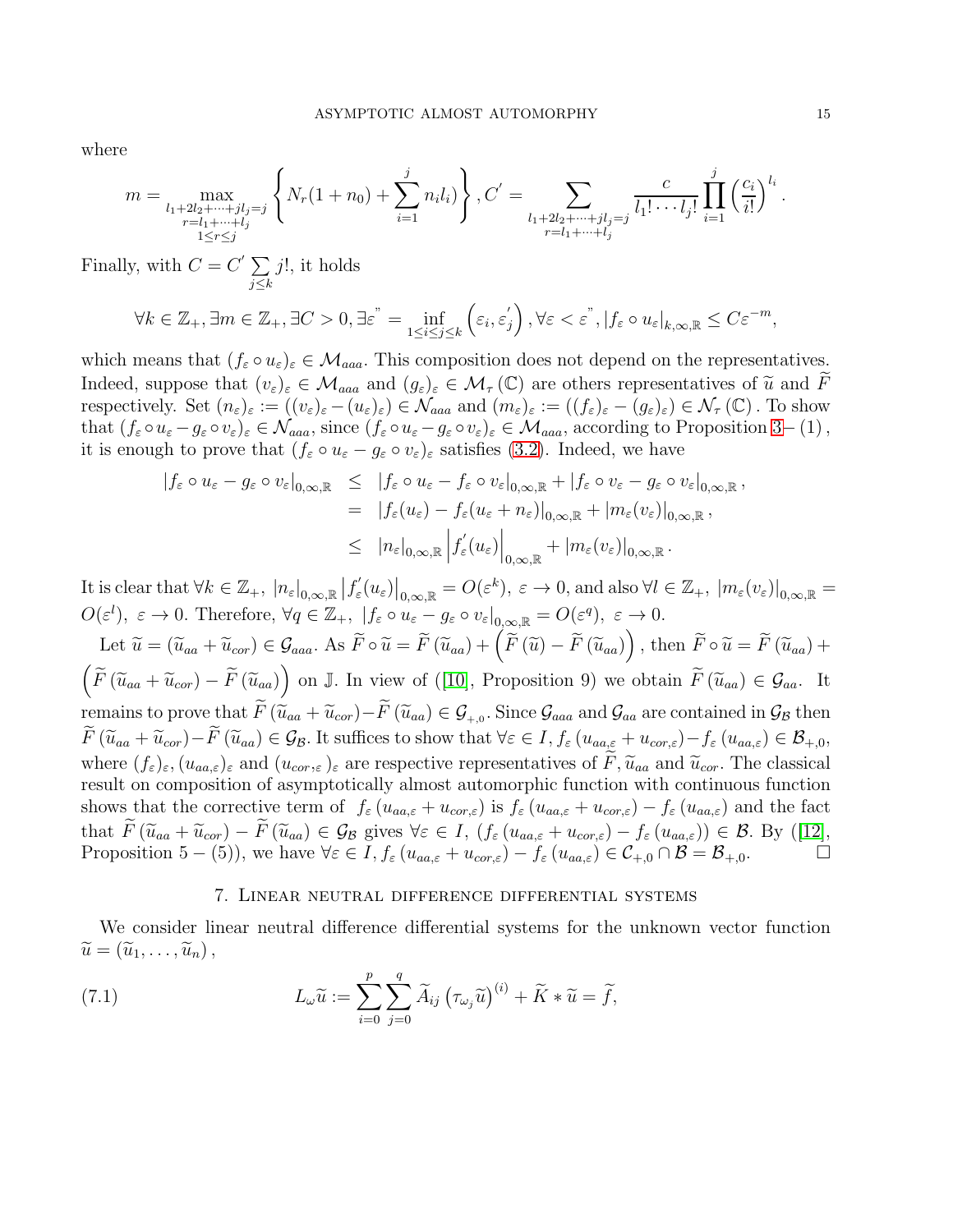where  $\widetilde{f} = (\widetilde{f}_1, \ldots, \widetilde{f}_n) \in (\mathcal{G}_{aaa})^n$ ,  $\omega = (\omega_j)_{0 \leq j \leq q} \subset \mathbb{R}^q_+$  and for  $i \leq p, j \leq q$ ,  $\widetilde{A}_{ij} = (\widetilde{A}_{ij}^{rl})_{1 \leq r,l \leq n}$ and  $\widetilde{K} = \left(\widetilde{K}^{rl}\right)_{1 \leq r,l \leq n}$  are square matrices of almost automorphic generalized functions and  $L<sup>1</sup>$  –generalized functions respectively.

**Lemma 2.** If  $\widetilde{u} \in (\mathcal{G}_{aaa})^n$  then  $L_{\omega}\widetilde{u} \in (\mathcal{G}_{aaa})^n$ .

Proof. If  $\tilde{u} \in (\mathcal{G}_{aaa})^n$  then due to results of Proposition 5 we obtain that  $\forall i \leq p, j \leq q, \forall \omega =$  $(\omega_j)_{0 \leq j \leq q} \subset \mathbb{R}^q_+,$ 

$$
\left(\widetilde{A}_{ij}\left(\tau_{\omega_j}\widetilde{u}\right)^{(i)}\right)\in\left(\mathcal{G}_{aaa}\right)^n,
$$

and also

$$
\widetilde{K} * \widetilde{u} \in (\mathcal{G}_{aaa})^n,
$$

so

$$
\left(\sum_{i=0}^p\sum_{j=0}^q\widetilde{A}_{ij}\left(\tau_{\omega_j}\widetilde{u}\right)^{(i)}+\widetilde{K}\ast\widetilde{u}\right)\in\left(\mathcal{G}_{aaa}\right)^n,
$$

i.e.  $L_{\omega}\widetilde{u} \in (\mathcal{G}_{aaa})^n$ 

**Definition 4.** A generalized function  $\widetilde{u} \in (\mathcal{G}_{\mathcal{B}})^n$  is said a generalized solution of [\(7.1\)](#page-14-0) on  $\mathbb{J}$  if it exists  $\mathbb{S}_{\mathcal{B}}$ it satisfies

$$
\left(\sum_{l=1}^{n}\sum_{i=1}^{p}\sum_{j=1}^{q}A_{ij,\varepsilon}^{rl}\left(\tau_{\omega_{j}}u_{l,\varepsilon}\right)^{(i)} + K_{\varepsilon}^{rl} * u_{l,\varepsilon} - f_{r,\varepsilon}\right)_{\varepsilon} \in \mathcal{N}_{\mathcal{B}}\left(\mathbb{J}\right), r = 1, ..., n,
$$

where  $(u_{l,\varepsilon})_{\varepsilon}$ ,  $(A_{ij,\varepsilon}^{rl})_{\varepsilon}$ ,  $(K_{\varepsilon}^{rl})_{\varepsilon}$  and  $(f_{r,\varepsilon})_{\varepsilon}$ ,  $r,l=1,...,n$ , are respective representatives of  $\widetilde{u}_r$ ,  $\widetilde{A}_{ij}^{rl}$ ,  $\widetilde{K}^{rl}$ and  $f_r$ .

We give the main result of this section.

<span id="page-15-2"></span>**Theorem 5.** Let  $\widetilde{f} = (\widetilde{f}_{aa} + \widetilde{f}_{cor}) \in (G_{aaa})^n$ , the equation [\(7.1\)](#page-14-0) admits a generalized solution  $\widetilde{u} \in (\mathcal{G}_{aaa})^n$  on  $\mathbb{J}$  if and only if there exist  $\widetilde{v} \in (\mathcal{G}_{aa})^n$  and  $\widetilde{w} \in (\mathcal{G}_{+,0})^n$  such that

<span id="page-15-0"></span>(7.2) 
$$
L_{\omega}\widetilde{v} = \widetilde{f}_{aa} \quad on \quad \mathbb{R},
$$

and

<span id="page-15-1"></span>(7.3) 
$$
L_{\omega}\widetilde{w} = \widetilde{f}_{cor} \quad on \quad \mathbb{J}.
$$

*Proof.* If  $\tilde{u} = (\tilde{u}_{aa} + \tilde{u}_{cor}) \in (\mathcal{G}_{aaa})^n$  is a generalized solution of [\(7.1\)](#page-14-0), then the equations (7.1) constraints are mitten as follows. explicitly are written as follows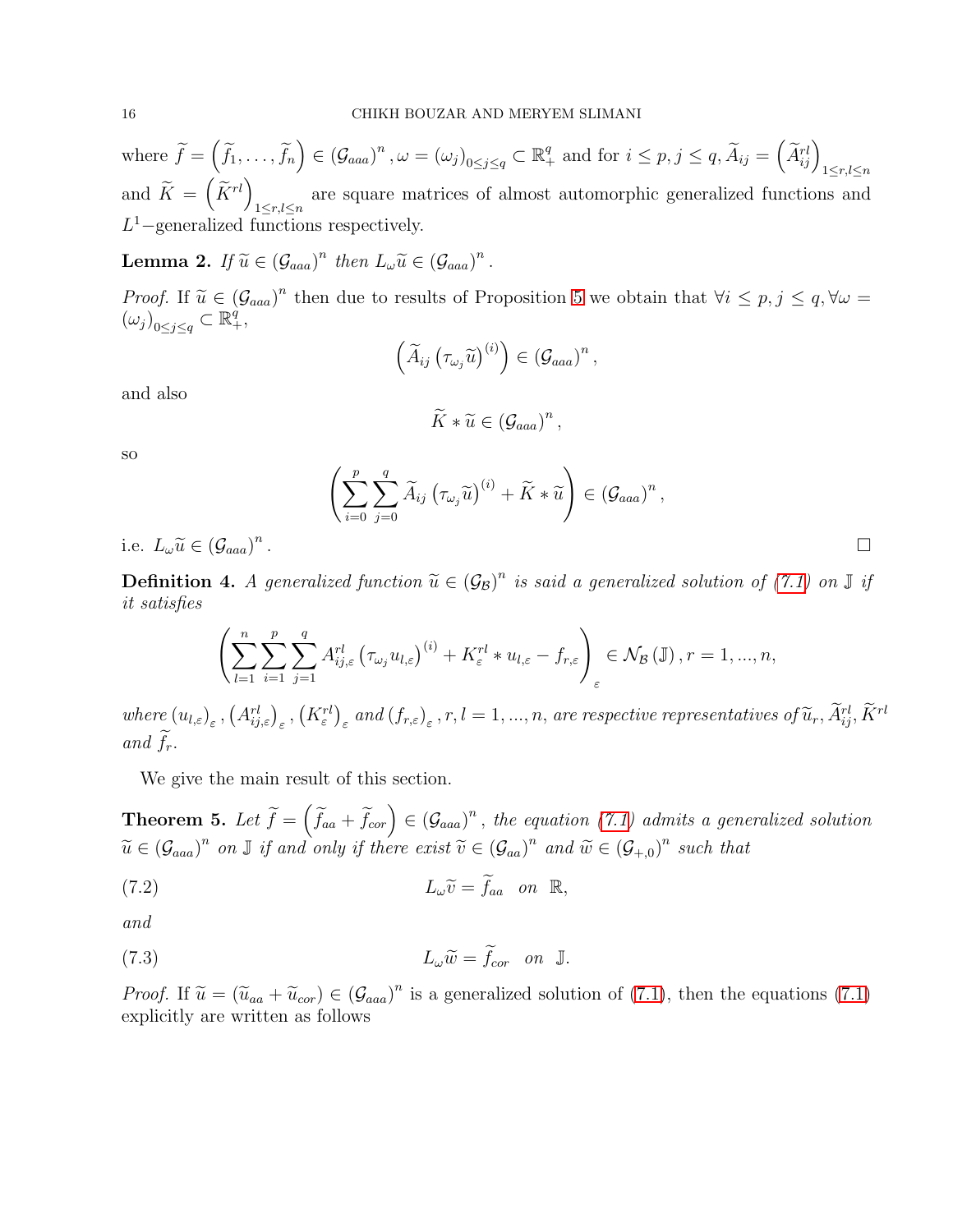$$
\begin{cases}\n\sum_{l=1}^{n} \left( \sum_{i=0}^{p} \sum_{j=0}^{q} \widetilde{A}_{ij}^{1l} \left( \tau_{\omega_{j}} \widetilde{u}_{l} \right)^{(i)} + \widetilde{K}^{1l} * \widetilde{u}_{l} \right) = \widetilde{f}_{1} . \\
\vdots \\
\sum_{l=1}^{n} \left( \sum_{i=0}^{p} \sum_{j=0}^{q} \widetilde{A}_{ij}^{nl} \left( \tau_{\omega_{j}} \widetilde{u}_{l} \right)^{(i)} + \widetilde{K}^{nl} * \widetilde{u}_{l} \right) = \widetilde{f}_{n} .\n\end{cases}
$$

Let  $(u_{aa,l,\varepsilon})_{\varepsilon}, (u_{cor,l,\varepsilon})_{\varepsilon}, (A^{rl}_{ij,\varepsilon})_{\varepsilon}, (K^{rl}_{\varepsilon})_{\varepsilon}, (f_{aa,l,\varepsilon})_{\varepsilon}$  and  $(f_{cor,l,\varepsilon})_{\varepsilon}$  be respective representatives of  $\widetilde{u}_{aa,l}, \ \widetilde{u}_{cor,l}, \widetilde{A}_{ij}^{rl}, \widetilde{K}^{rl}, \widetilde{f}_{aa,l} \text{ and } \widetilde{f}_{cor,l}, 1 \leq l \leq n. \text{ For every } r = 1, \ldots, n \text{ and } \varepsilon \in I, \text{ denoting }$ 

$$
S_{aa,r,\varepsilon} := \sum_{l=1}^n \left( \sum_{i=1}^p \sum_{j=1}^q A_{ij,\varepsilon}^{rl} \left( \tau_{\omega_j} u_{aa,l,\varepsilon} \right)^{(i)} + K_{\varepsilon}^{rl} * u_{aa,l,\varepsilon} \right),
$$
  

$$
S_{cor,r,\varepsilon} := \sum_{l=1}^n \left( \sum_{i=1}^p \sum_{j=1}^q A_{ij,\varepsilon}^{rl} \left( \tau_{\omega_j} u_{cor,l,\varepsilon} \right)^{(i)} + K_{\varepsilon}^{rl} * u_{cor,l,\varepsilon} \right),
$$

we have  $\forall \varepsilon \in I, S_{aa,r,\varepsilon} \in \mathcal{B}_{aa}$  and  $S_{cor,r,\varepsilon} \in \mathcal{B}_{+,0}$ , and also  $[(S_{aa,r,\varepsilon})_{\varepsilon}] \in \mathcal{G}_{aa}$  and  $[(S_{cor,r,\varepsilon})_{\varepsilon}] \in$  $\mathcal{G}_{+,0}$ . Since  $\widetilde{u}$  is a generalized solution of [\(7.1\)](#page-14-0) on J, it means that  $\forall k \in \mathbb{Z}_+$ ,  $\forall m > 0$ ,  $\exists c_k >$  $0, \exists \varepsilon_k \in I, \forall \varepsilon < \varepsilon_k, \forall x \in \mathbb{J},$ 

<span id="page-16-0"></span>(7.4) 
$$
\sum_{j\leq k} \left| S_{aa,r,\varepsilon}^{(j)}(x) - f_{aa,r,\varepsilon}^{(j)}(x) + S_{cor,r,\varepsilon}^{(j)}(x) - f_{cor,r,\varepsilon}^{(j)}(x) \right| \leq c_k \varepsilon^m, r = 1,\ldots,n.
$$

For any real sequence  $(s_m)_{m\in\mathbb{N}}$ , such that  $s_m \to +\infty$  there exist  $(s_{m_{p(\varepsilon)}})$ p a subsequence of  $(s_m)_{m\in\mathbb{N}}$ , such that taking the translate at  $s_{m_{p(\varepsilon)}}-s_{m_{q(\varepsilon)}}$  in the estimate [\(7.4\)](#page-16-0) and let  $p, q \to +\infty$ , we obtain due to ([\[12\]](#page-18-4), Proposition 9) that  $\forall k \in \mathbb{Z}_+$ ,  $\forall m > 0$ ,  $\exists c_k > 0$ ,  $\exists \varepsilon_k \in I$ ,  $\forall \varepsilon < \varepsilon_k$ ,  $\forall x \in \mathbb{J}$ ,

$$
\sum_{j\leq k} \left| S_{aa,r,\varepsilon}^{(j)}(x) - f_{aa,r,\varepsilon}^{(j)}(x) \right| \leq c_k \varepsilon^m, \forall r = 1,\ldots,n,
$$

consequently, by Proposition 3–(5) of [\[12\]](#page-18-4), it holds  $\forall k \in \mathbb{Z}_+$ ,  $\forall m > 0$ ,  $\exists c_k > 0$ ,  $\exists \varepsilon_k \in I$ ,  $\forall \varepsilon < \varepsilon_k$ ,

<span id="page-16-1"></span>
$$
|S_{aa,r,\varepsilon}-f_{aa,r,\varepsilon}|_{k,\infty,\mathbb{R}}\leq c_k\varepsilon^m, \forall r=1,\ldots,n,
$$

i.e.

(7.5) 
$$
(S_{aa,r,\varepsilon}-f_{aa,r,\varepsilon})_{\varepsilon}\in\mathcal{N}_{\mathcal{B}}(\mathbb{R}),\forall r=1,\ldots,n,
$$

which means that  $\tilde{u}_{aa} = (\tilde{u}_{aa,1}, \ldots, \tilde{u}_{aa,n})$  is a generalized solution of [\(7.2\)](#page-15-0) on R. By [\(7.4\)](#page-16-0) and [\(7.5\)](#page-16-1), we deduce

$$
\left(S_{cor,r,\varepsilon}-f_{cor,r,\varepsilon}\right)_{\varepsilon}\in\mathcal{N}_{\mathcal{B}}\left(\mathbb{J}\right),\forall r=1,\ldots,n,
$$

i.e.  $\widetilde{u}_{cor} = (\widetilde{u}_{cor,1}, \ldots, \widetilde{u}_{cor,n})$  is a generalized solution of [\(7.3\)](#page-15-1) on J.

Conversely if there exist  $\widetilde{v} \in (\mathcal{G}_{aa})^n$  and  $\widetilde{w} \in (\mathcal{G}_{+,0})^n$  such that [\(7.2\)](#page-15-0) and [\(7.3\)](#page-15-1) hold, then we have  $\tilde{u} := (\tilde{v} + \tilde{w}) \in (\mathcal{G}_{aaa})^n$  is a generalized solution of [\(7.1\)](#page-14-0) on  $\mathbb{J}$ .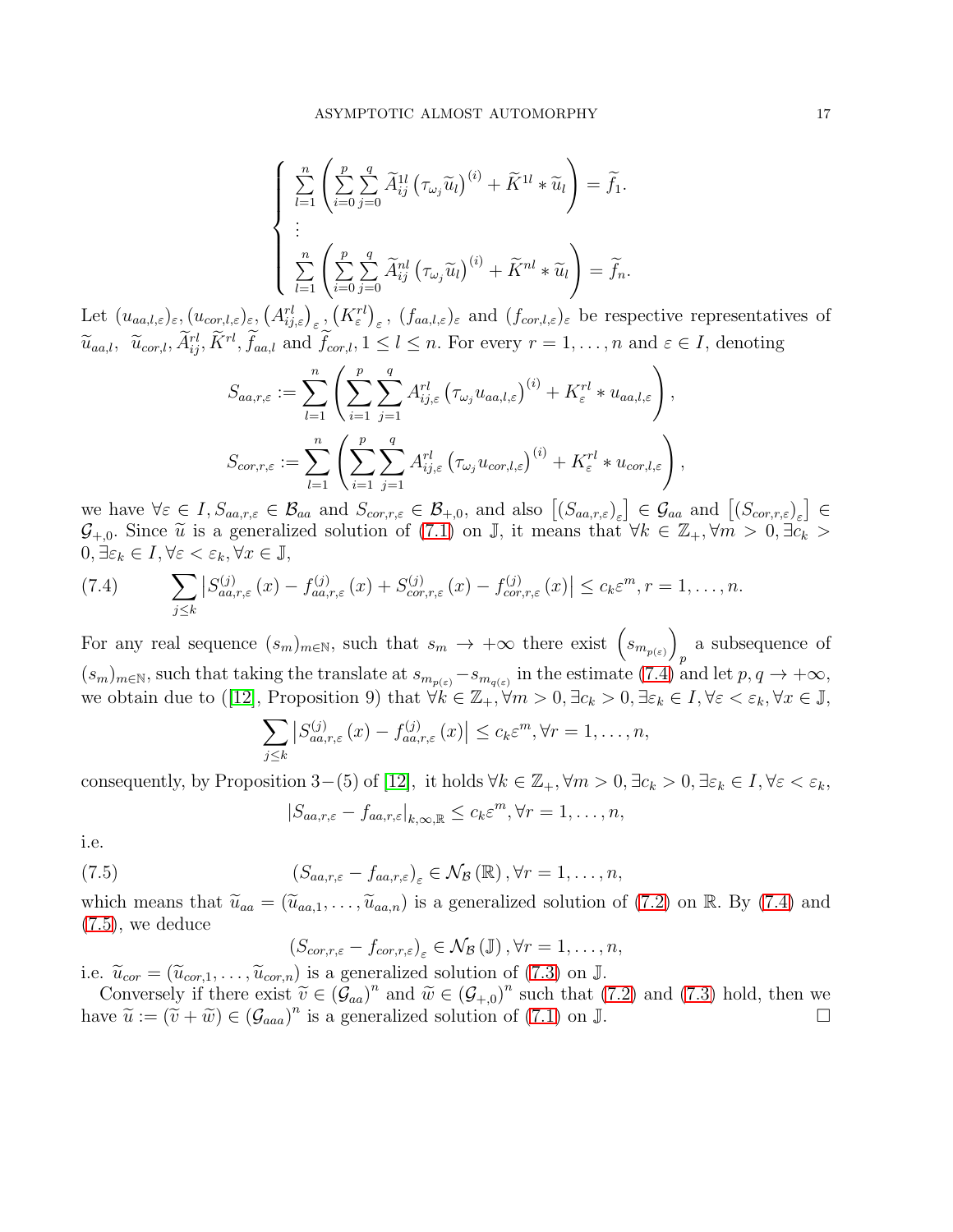Remark 2. Theorem [5](#page-15-2) generalizes Theorem 6 of [\[9\]](#page-17-8) and Theorem 3 of [\[12\]](#page-18-4).

As a particular case we consider linear systems of ordinary differential equations

(7.6) 
$$
\tilde{u} + \tilde{A}\tilde{u} = \tilde{f},
$$

where  $\widetilde{A}$  is a square matrix of almost automorphic generalized functions.

**Corollary 1.** Let  $\widetilde{f} = (\widetilde{f}_{aa} + \widetilde{f}_{cor}) \in (G_{aaa})^n$ , the system [\(7.6\)](#page-17-9) admits a generalized solution  $\widetilde{u} \in (\mathcal{G}_{aaa})^n$  on  $\mathbb J$  if and only if there exist  $\widetilde{v} \in (\mathcal{G}_{aa})^n$  and  $\widetilde{w} \in (\mathcal{G}_{+,0})^n$  such that

<span id="page-17-9"></span>
$$
\dot{\widetilde{v}} + \widetilde{A}\widetilde{v} = \widetilde{f}_{aa} \text{ on } \mathbb{R},
$$

and

$$
\widetilde{w} + \widetilde{A}\widetilde{w} = \widetilde{f}_{cor} \text{ on } \mathbb{J}.
$$

Let  $\widetilde{u} = [(u_{\varepsilon})_{\varepsilon}] \in \mathcal{G}_{\mathcal{B}}, x_0 \in \mathbb{R}$  and define the primitive of  $\widetilde{u}$  by  $U = [(U_{\varepsilon})_{\varepsilon}]$ , where

$$
U_{\varepsilon}(x) := \int_{x_0}^x u_{\varepsilon}(t)dt, \varepsilon \in I.
$$

**Corollary 2.** A generalized function  $\widetilde{U} = (\widetilde{U}_{aa} + \widetilde{U}_{cor}) \in \mathcal{G}_{\mathcal{B}}$  is a primitive of  $\widetilde{u} = (\widetilde{u}_{aa} + \widetilde{u}_{cor}) \in$  $\mathcal{G}_{aaa}$  on  $\mathbb J$  if and only if

$$
U_{aa} \ \ is \ a \ \ primitive \ \ of \ \ \widetilde{u}_{aa} \quad on \ \ \mathbb{R},
$$

and

$$
U_{cor} \ \ is \ a \ primitive \ of \ \ \widetilde{u}_{cor} \ on \ \ \mathbb{J}.
$$

### **REFERENCES**

- <span id="page-17-4"></span>[1] Antonevich A. B., Radyno Ya. V., On a general method of constructing algebras of new generalized functions. Soviet. Math. Dokl., vol. 43:3, p. 680-684, ( 1991).
- <span id="page-17-0"></span>[2] Bochner S., Uniform convergence of monotone sequences of functions. Proc. Natl. Acad. Sci. USA, Vol. 47, p. 582-585, (1961).
- <span id="page-17-2"></span>[3] Bochner S., A new approach to almost periodicity. Proc. Natl. Acad. Sci. USA, Vol. 48, No. 12, p. 2039- 2043, (1962).
- <span id="page-17-1"></span>[4] Bochner S., Continuous mappings of almost automorphic and almost periodic functions. Proc. Natl. Acad. Sci. USA, Vol. 52, p. 907-910, (1964).
- <span id="page-17-5"></span><span id="page-17-3"></span>[5] Bohr H., Almost periodic functions. Chelsea Publishing Company, (1947).
- [6] Bouzar C., Khalladi M.T., Almost periodic generalized functions. Novi Sad J. Math, Vol. 41,  $N^0$ 1, p. 33-42, (2011).
- <span id="page-17-6"></span>[7] Bouzar C., Khalladi M.T., Linear differential equations in the algebra of almost periodic generalized functions. Rend. Sem. Univ. Politec. Torino, Vol. 70 : 2, p. 111-120, (2012).
- <span id="page-17-7"></span>[8] Bouzar C., Khalladi M. T., Asymptotically almost periodic generalized functions. Operator Theory : Advances and Applications, Vol. 231, p. 261-272, (2013).
- <span id="page-17-8"></span>[9] Bouzar C., Khalladi M. T., On asymptotically almost periodic generalized solutions of differential equations. Operator Theory : Advances and Applications, Vol. 231, p. 35-43, (2015).